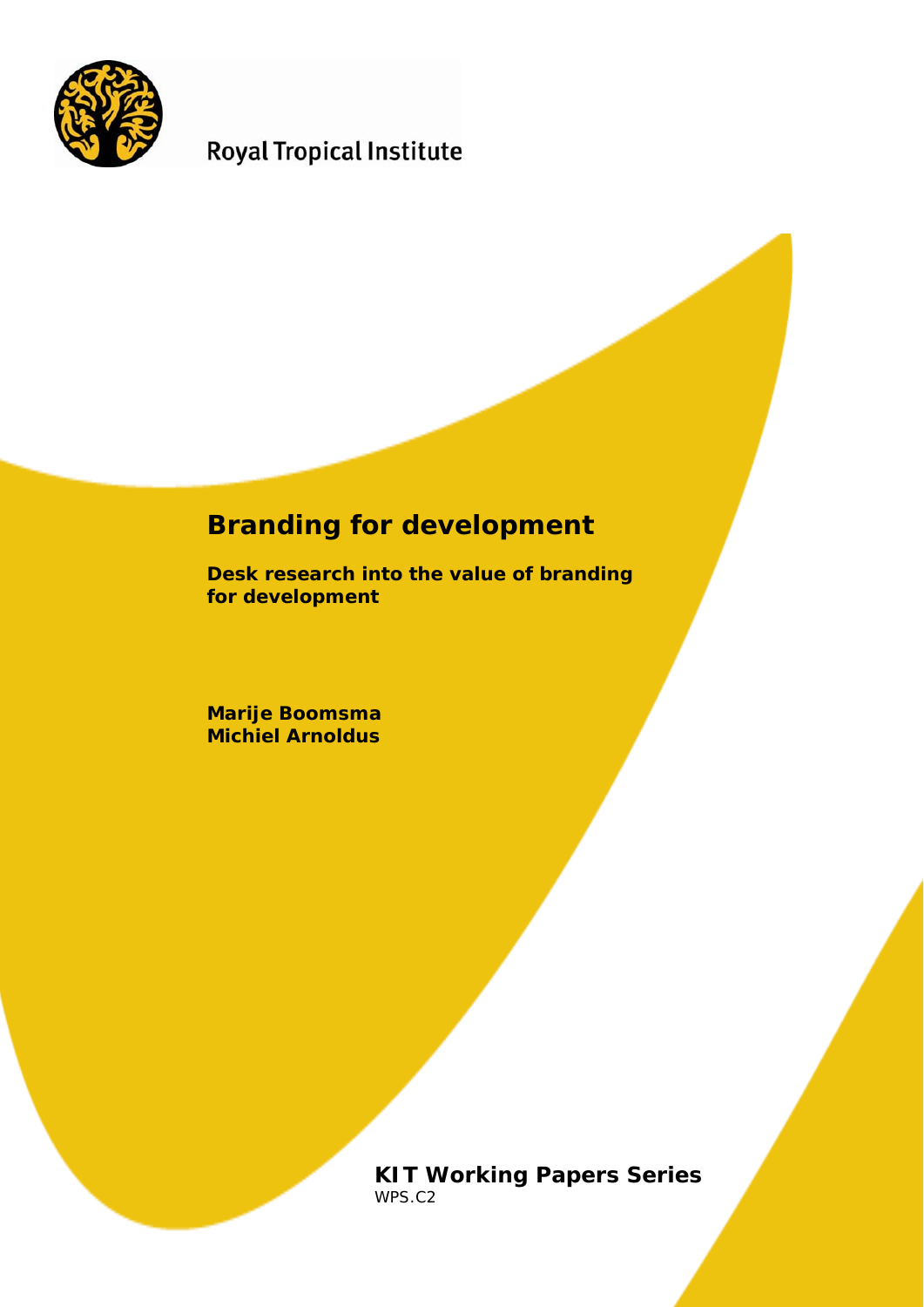#### **KIT Working Papers**

KIT Working Papers cover topical issues in international development. The aim of the series is to share the results of KIT's action research in preliminary form with development practitioners, researchers and policy makers, and encourage discussion and input before final publication. We welcome your feedback.

#### **Copyright**

This work is licensed under a Creative Commons Attribution-Noncommercial-No Derivative Works 3.0 Unported Licence. © Royal Tropical Institute 2008

#### **Correct citation**

Please reference this work as follows:

Boomsma, M. and M. Arnoldus (2008) *Branding for development.* KIT Working Papers Series C2. Amsterdam: KIT

#### **Contact the author**

Marije Boomsma [m.boomsma@kit.nl](mailto:m.boomsma@kit.nl)

#### **Download**

The paper can be downloaded from [www.kit.nl/workingpapers](http://www.kit.nl/workingpapers)



**Roval Tropical Institute KIT Development Policy & Practice** 

#### **About KIT Development Policy & Practice**

KIT Development Policy & Practice is the Royal Tropical Institute's main department for international development. Our aim is to contribute to reducing poverty and inequality in the world and to support sustainable development. We carry out research and provide advisory services and training on a wide range of development issues, including health, education, social development and gender equity, and sustainable economic development.

Website: [www.kit.nl/development](http://www.kit.nl/development)

#### **Related publications**

Boomsma, M. (2008) *Bulletin 372 – Sustainable procurement from developing countries: Practices and challenges for businesses and support agencies*. Amsterdam: KIT Publishers

KIT and IIRR (2008) *Trading up: Building cooperation between farmers and traders in Africa.* Amsterdam: KIT Publishers and Nairobi: International Institute of Rural Reconstruction

KIT, Faida MaLi and IIRR (2006) *Chain empowerment: Supporting African farmers to develop markets*. Royal Tropical Institute, Amsterdam; Faida Market Link, Arusha; and International Institute of Rural Reconstruction, Nairobi.

Peppelenbos, L. (2008) *Pro-poor market development: an approach and quickscan screening tool for pro-poor business propositions*. KIT Working Papers Series C1. Amsterdam: KIT

More KIT publications: [www.kit.nl/publications](http://www.kit.nl/publications)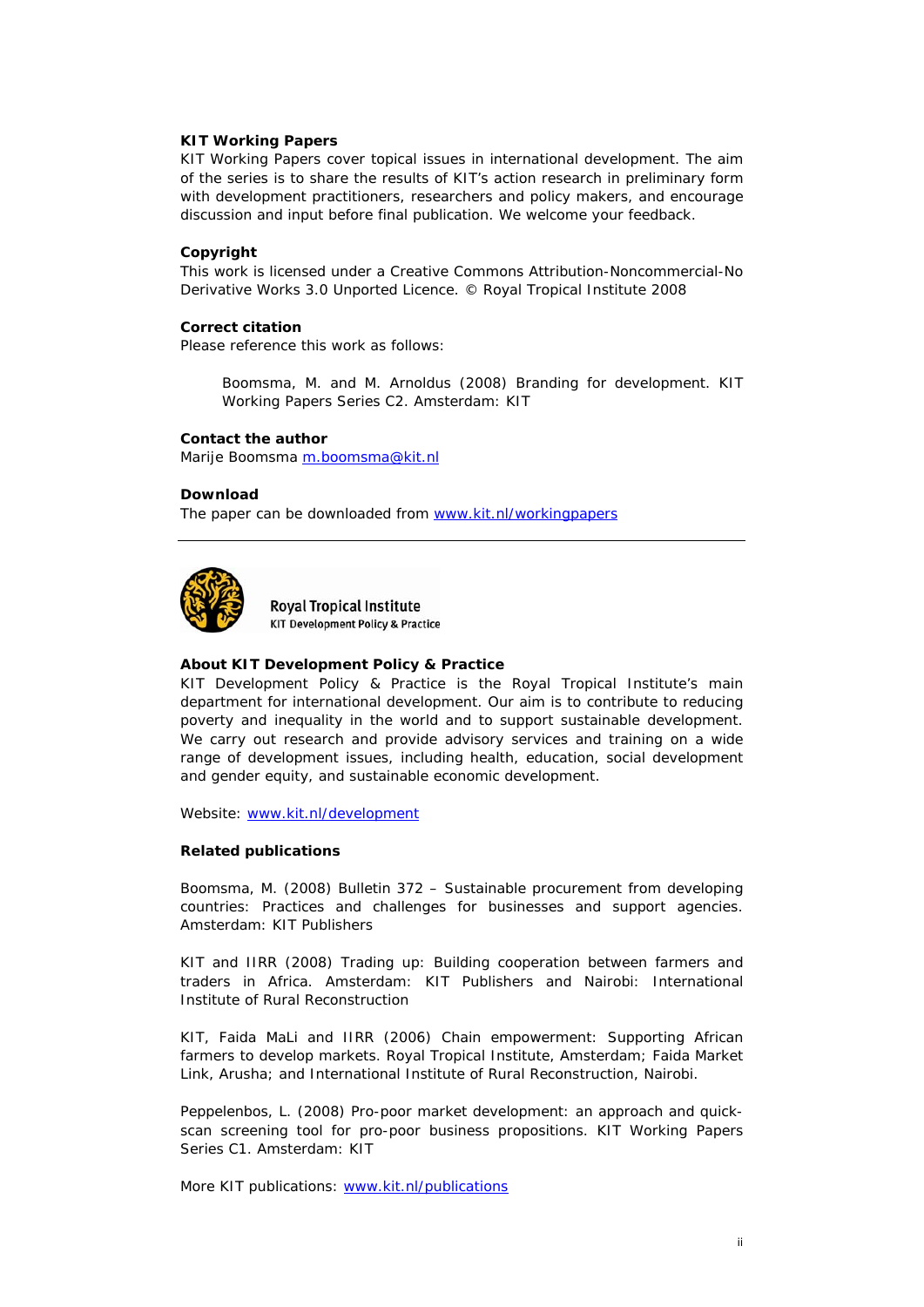# **Table of contents**

| A trademark for longan from Hung Yen (Vietnam)  9<br>3.1.1<br>Establishing the brand name Than Ha Thieu lychee (Vietnam) 9<br>3.1.2<br>A marketing campaign for avocados from Daklak (Vietnam) 10<br>3.1.3<br>Including small-scale organic rice producers in retail (Phillipines)  11<br>3.1.4<br>Lessons learned from branding in local markets  12<br>3.1.5<br>Oke mangoes in European supermarkets (Burkina Faso)  13<br>3.2.1<br>GlobalGAP certified pangasius produced in An Giang (Vietnam)  13<br>3.2.2<br>Lessons learned from branding in international markets  14<br>3.2.3 |  |
|----------------------------------------------------------------------------------------------------------------------------------------------------------------------------------------------------------------------------------------------------------------------------------------------------------------------------------------------------------------------------------------------------------------------------------------------------------------------------------------------------------------------------------------------------------------------------------------|--|
|                                                                                                                                                                                                                                                                                                                                                                                                                                                                                                                                                                                        |  |

**[References.....................................................................................................22](#page-25-0)**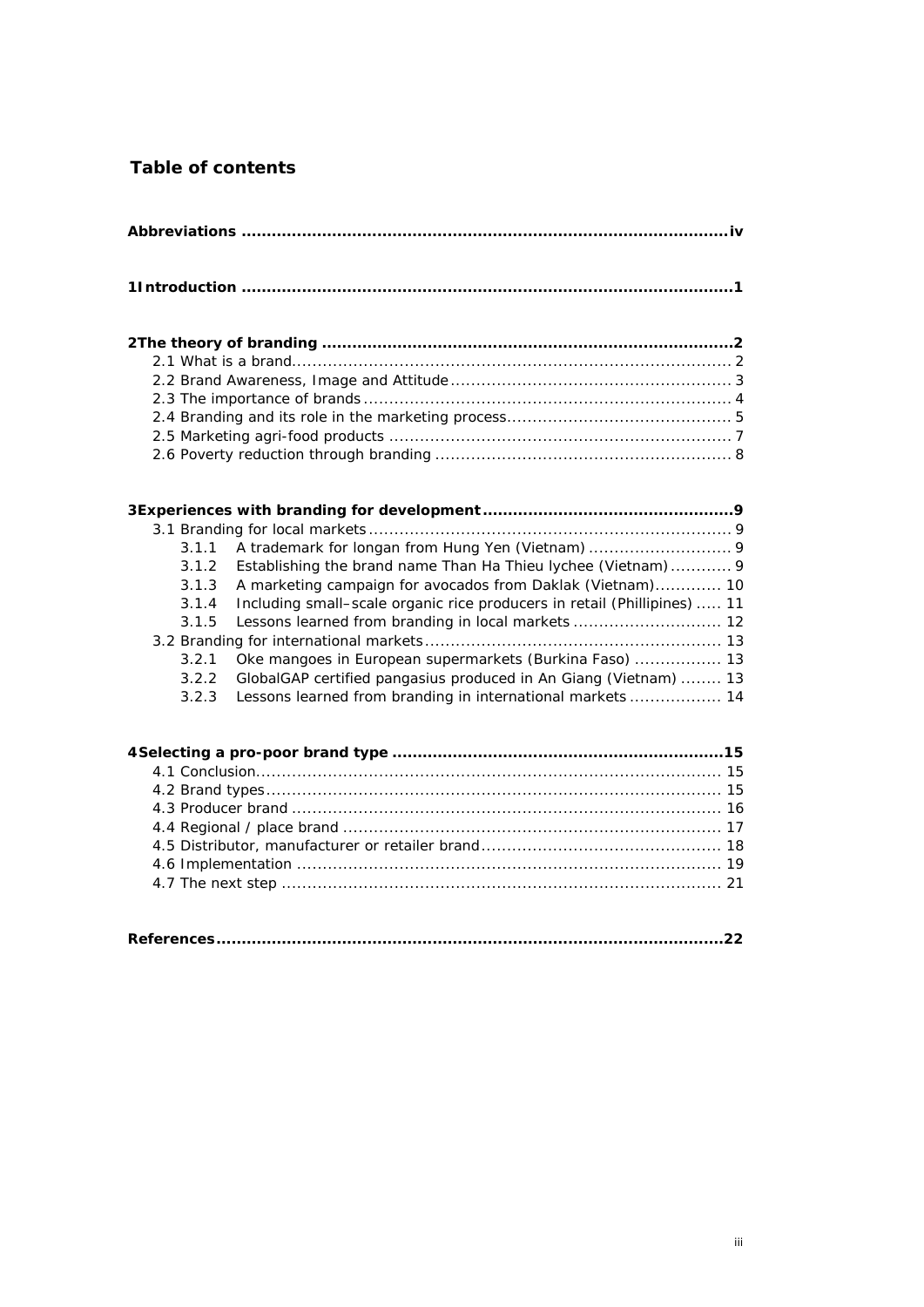# <span id="page-3-0"></span>**Abbreviations**

| <b>COOPSME</b> | Cooperative Alliance                            |  |
|----------------|-------------------------------------------------|--|
| <b>DARD</b>    | Department of Agriculture and Rural Development |  |
| <b>DOST</b>    | Department of Science and Technology            |  |
| EU             | European Union                                  |  |
| <b>FLO</b>     | Fair Label Organization                         |  |
| GAP            | Good Agricultural Practices                     |  |
| <b>GDP</b>     | <b>Gross Domestic Product</b>                   |  |
| GTZ            | German development organization                 |  |
| IPR.           | Intellectual Property Rights                    |  |
| KIT.           | Royal Tropical Institute                        |  |
| M4P            | Markets for the Poor                            |  |
| <b>NGO</b>     | Non-Governmental Organization                   |  |
| <b>PDCI</b>    | Pecuaria Development Cooperative Inc.           |  |
| <b>RUDEC</b>   | Rural Development Centre                        |  |
| <b>SME</b>     | Small and Medium Enterprise                     |  |
| <b>SWOT</b>    | Strengths Weaknesses Opportunities Threats      |  |
| <b>UMFI</b>    | Upland Marketing Foundation Inc.                |  |
| US.            | <b>United States</b>                            |  |
| <b>USD</b>     | United States dollar                            |  |
| <b>VASI</b>    | Vietnam Agricultural and Science Institute      |  |
| <b>VND</b>     | Vietnamese Dong                                 |  |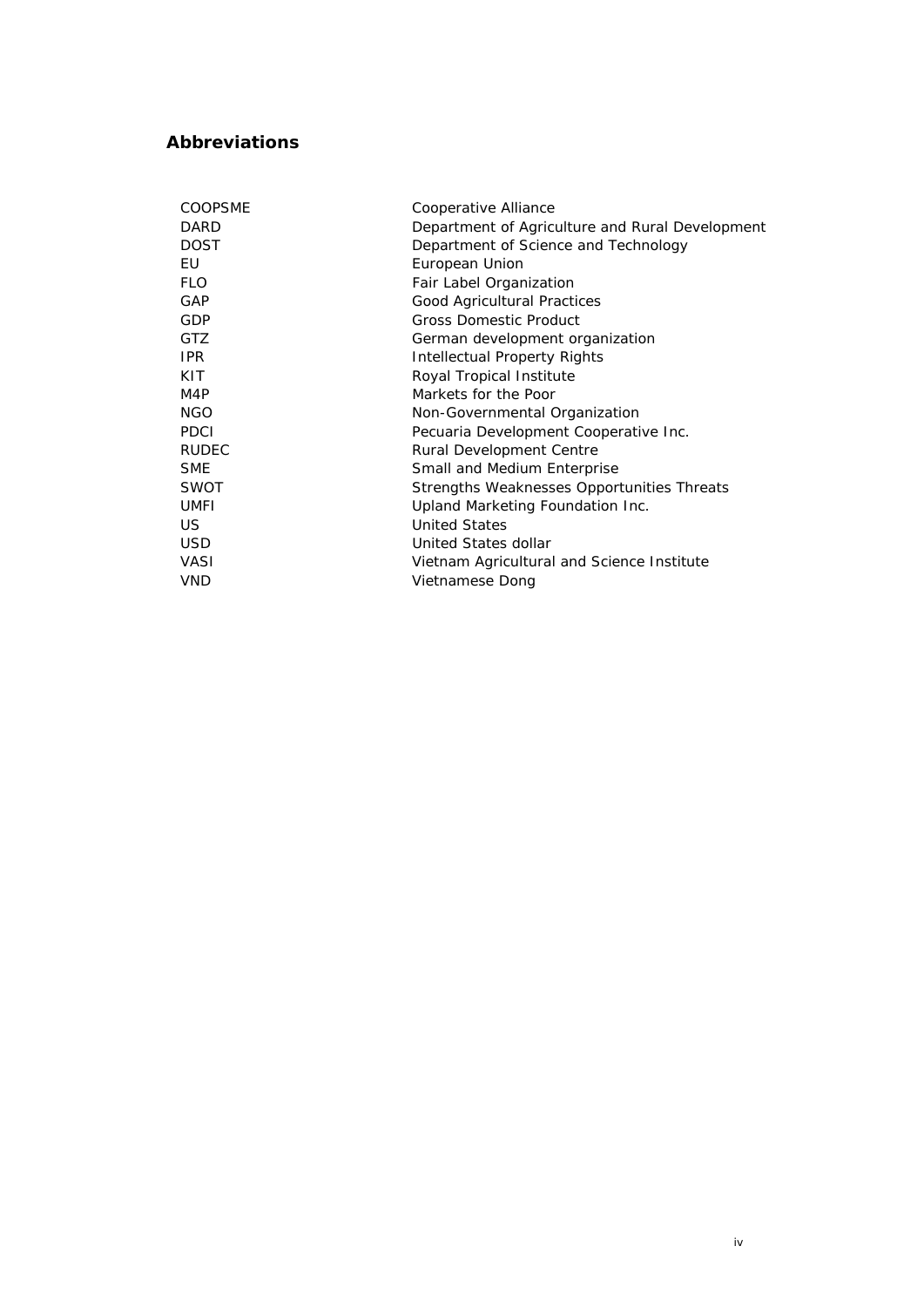# <span id="page-4-0"></span>**1 Introduction**

Branding as a solution to the problems of smallholder producers in developing countries is a relatively new area of expertise. Established initiatives focus either on downstream-defined product branding for export markets (e.g. Fair Trade) or on regional branding, which requires broad territorial cooperation. But little serious attention has been given to strengthening the skills of farmer organizations, processors and traders to brand their products for regional and national markets.

Small entrepreneurs in developing countries face several problems in product branding, given that they often lack:

- knowledge on branding, licensing and market positioning
- access to chains for branded products
- access to credits
- production scale
- quality products
- entrepreneurial skills

This problem is expressed in the New Partnership for African Development, initiated in 2001 by the African Union, which identifies, as one of four main development issues, "the creativity of African people, which in many important ways remains underexploited and underdeveloped". Establishing how to develop and use creativity, in the sense of entrepreneurship, for development purposes, is an important challenge.

In response to this challenge, the Royal Tropical Institute (KIT) began by examining the issue of product branding. This working paper looks at the question of whether branding can strengthen the position of smallholders in value chains, and if so, how. Our aim is to disseminate knowledge on the pros and cons of branding to Small and Medium Enterprises (SMEs) and practitioners in the South.

This research was conducted through a study of the literature and the internet and through semistructured interviews with development practitioners.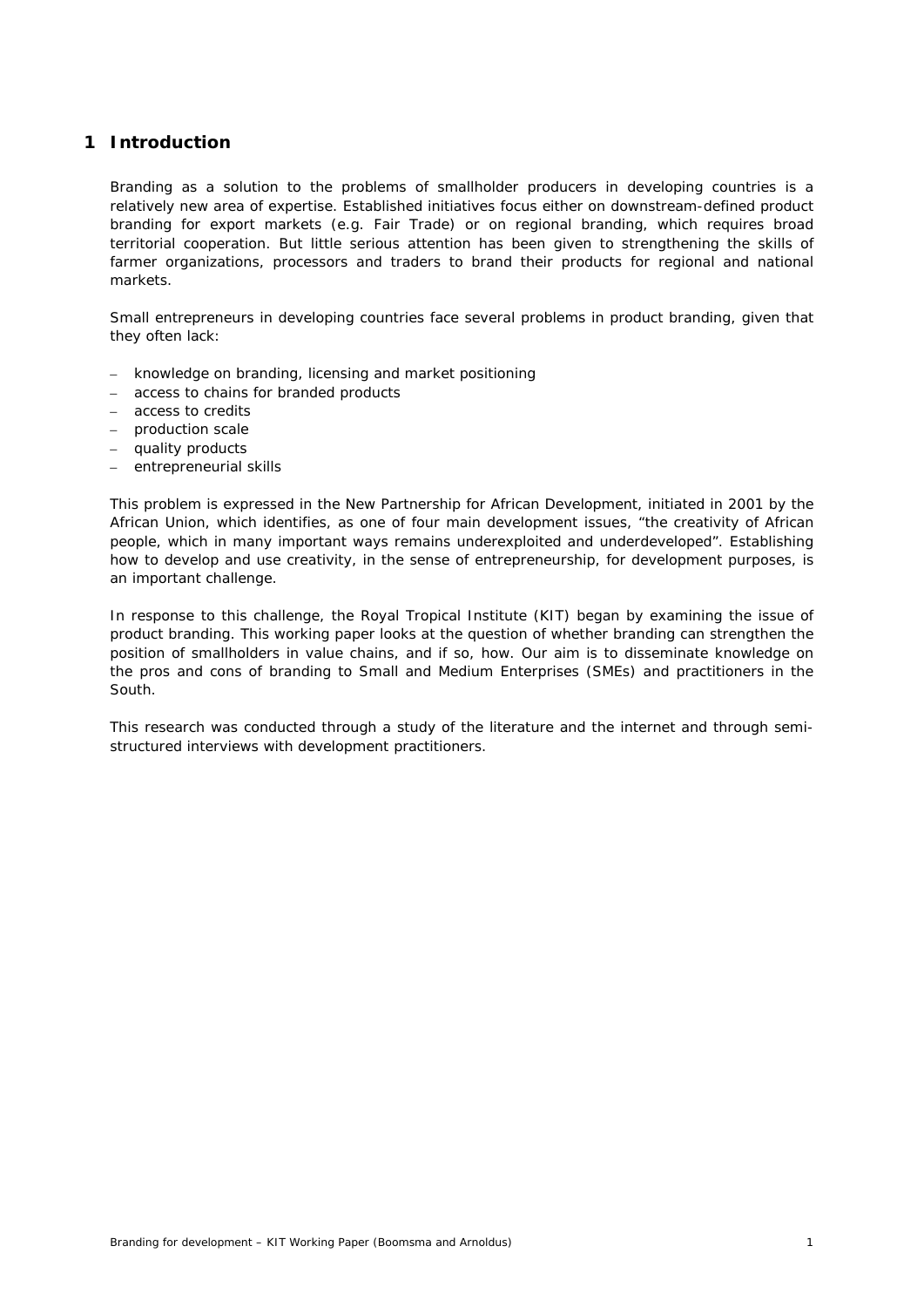# <span id="page-5-0"></span>**2 The theory of branding**

Simon Anholt, the branding guru of the South, is the architect of the idea that adding value through branding is the most effective way to fight poverty (Anholt, 2003). The world's hundred strongest brand names are currently worth the same as the GDP of the world's 63 poorest countries. Anholt argues that the people living in these countries, over half of the world population, should develop strong brands for local products in order to step out of poverty.

It all sounds too good to be true, but what is a brand? How can labels create value? And how will they help the poor? To answer these questions, one first needs to look at the basic principles of branding and marketing.

## <span id="page-5-1"></span>**2.1 What is a brand**

When you are in a supermarket what do you buy? Do you buy a product or do you buy a brand? Western consumers make their buying decisions based largely on the image of a brand rather than on other product attributes, such as taste. What a consumer is willing to pay for a product therefore strongly depends on the product's image among consumers. Nike shoes, which are made in the same Chinese factories as no-name shoes, are five times more expensive. Nike shoes are clearly highly valued by the people who buy them.

Kotler (1991 p. 442) defines a brand as "a name, term, sign, symbol or design, or combination of them which is intended to identify the goods and services of one seller and to differentiate them from those of competitors'" A brand is intended to persuade the consumer about the quality, reliability, social status, value or safety of a product (Bowbrick, 1992), and it indicates that all products carrying this brand have a common manufacturer, distributor, retailer or country of origin. There are several types of brands:

- Umbrella brands: brands that cover diverse kinds of products which are more or less related (e.g. Phillips).
- Manufacturer brands: brands owned by manufacturers (e.g. Nestlé).
- Private labels: the owner of the brand is not the manufacturer. Most private labels are owned by retailers (e.g. Ahold), and thus often referred to as retail brands. Retail brands have become increasingly powerful due to the increased power of retailers over manufacturers, based on their concentration. There is also a large variety in quality of private labels. some private labels are manufactured in the same plant as high end brands, but others are produced by manufacturers who produce a number of different private labels.
- Distributor brands: brands owned by distributors.
- Generic, regional or place brands: products from one area or region. Regional products can be defined as 'local products based on a strong territorial identity and reputation, and/or typical products based on specific modes of production and whose quality, reputation or any other characteristics are attributable essentially to their geographical origin' (Kop P. van de et al, 2006). Usually these products are owned or managed by a sector organization which controls the quality of the products that are sold under this brand name.

Furthermore brands are often described as A,B or C brands, where A brands are well known quality products, such as Coca-Cola and Pepsi, B brands have slightly lower quality, price and reputation, and C brands are low cost alternatives with relatively unknown names. Retail brands of high-end super markets tend to be regarded as B-brands, while those of discounters are generally C brands.

Brands are sometimes confused with certificates and labels. Certificates are a specific type of generic branding, generally not exclusively owned by a single organization or enterprise. They say something about the attributes of the product - such as that fair payments were made to labourers or no child labour was involved in production - but they are usually conferred by an external party. The Fair Trade certificate provided by the Fair Trade Labelling Organization (FLO) is one example of this.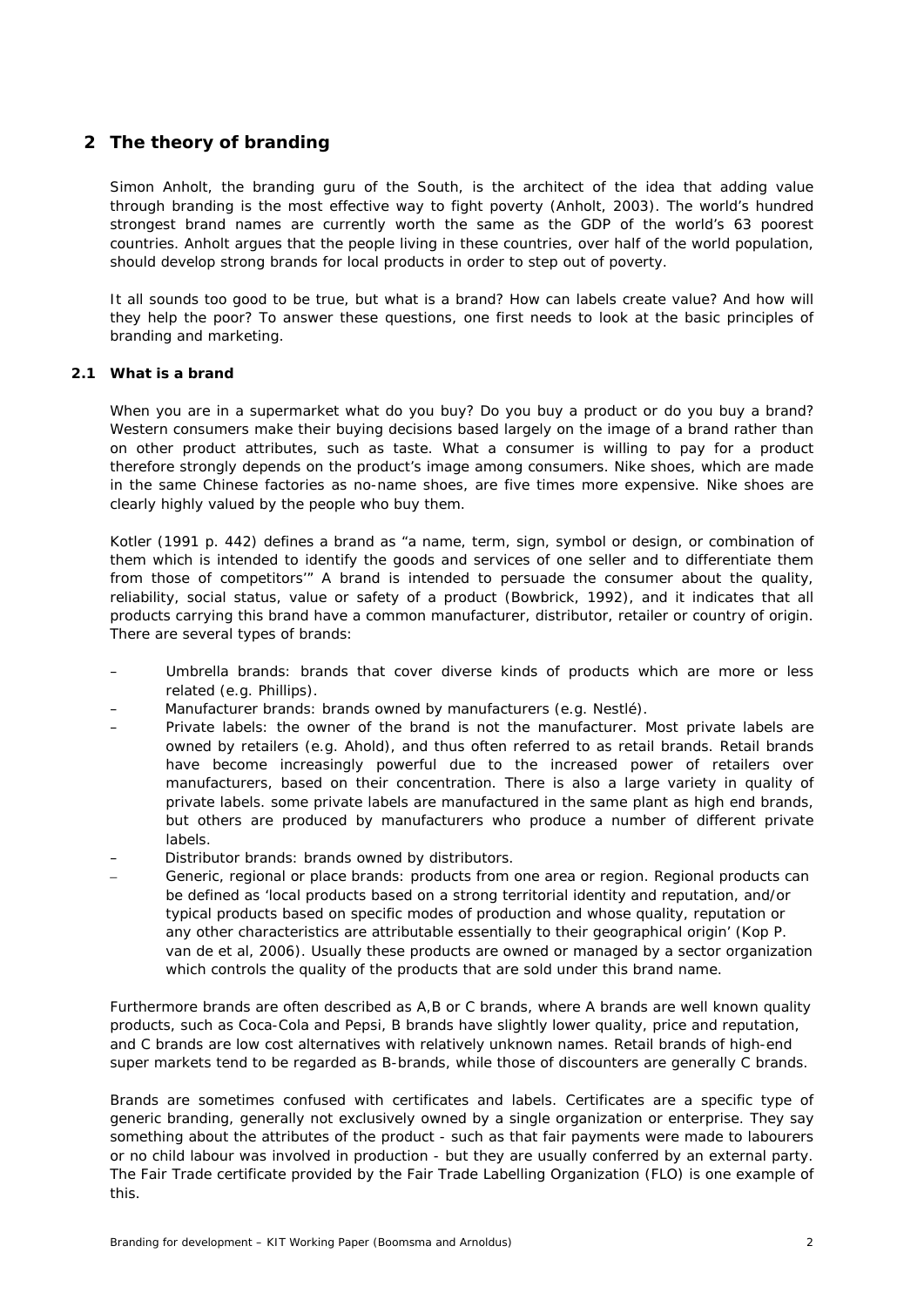Trademarks, on the other hand, are the logos, phrases, and other images that organizations use to give legal protection to their brands. In the example of Lipton English Breakfast Tea, the word "Lipton" is a trademark, as is the orange/red coloured background with "Lipton" written on it in white letters (a "device") (M4P, Markets & Development Bulletin no. 4).

#### <span id="page-6-0"></span>**2.2 Brand Awareness, Image and Attitude**

Within the marketing and advertising world it is generally accepted that a brand has three important dimensions that any form of advertising tries to influence: brand awareness, brand image and brand attitude.

The fist dimension is brand awareness, which one can define as the extent to which people are familiar with the brand. There are two components to brand awareness: the extent to which a consumer recognizes the brand when it sees it (brand recognition) and the extent to which the brand comes to the mind of the consumer when a product category, product benefit or other cue is given (brand recall). For example, when people are asked to name a fizzy drink many will immediately mention Coca-Cola (brand recall), while most people will also recognize the Coca-Cola bottle immediately when they are looking at the shelf of soft drinks in the supermarket. This means that the brand awareness of Coca-Cola is very high.

But a brand is more than a name and symbol that is commonly recognised. According to Keller (1993) people have associations in their minds with brands, which lead to perceptions about that brand. These perceptions can be defined as the brand image. The favourability, strength and uniqueness of these associations determine the response to a brand, the response to marketing activities such as promotions and advertising that are carried out by the brand, and ultimately the value of the brand. The latter is often referred to as brand equity.

According to Keller (1993) brand image is influenced by a number of things:

- 1. Product attributes, which are those descriptive features that characterize a product, such as technical specifications, quality, price and packaging, as well as the kind of people that use it
- 2. Product benefits, which can be described as what consumers think the product or service can do for them. These can be further divided in:
	- a. Functional benefits: the more intrinsic advantages of using the product, such as providing nutrition, saving time, making things easier, providing safety. The functional benefit solves a certain problem or need.
	- b. Experiental benefits: these relate to what it feels like to use the product, and tend to correspond to functional benefits.
	- c. Symbolic benefits: these usually relate to underlying needs for social approval, personal expression and outer directed self esteem. For example people like to be seen wearing Nike shoes or driving a Mercedes because they feel it tells other something about who they are. One could argue that many symbolic benefits are created and reinforced by people themselves.

It is important to realize though that if a product benefit or attribute is not important to customers it will not help to create a favourable brand image.

In order to explain how this works, let us consider the canned pineapple below. The core product, or tangible product, is the pineapple. Product attributes are the fact that is is sliced, canned, and sweetened, and it has an attractive packaging. Examples of functional benefits are that one can keep it for a year or more before the product goes off, it is available all year round even when pineapples are out of season, and it is easy to use because it is sliced, and tastes well because it is sweetened. Experiental benefits could be that one feels a sense of luxury and summer because one eats a tropical fruit in the middle of a European winter. An example of a symbolic benefit would be a consumer in a developing country who feels sophisticated because he is eating what is considered a Western product, and wants to communicate social status, success and wealth to others by using an expensive Western product and serving pineapple out of season.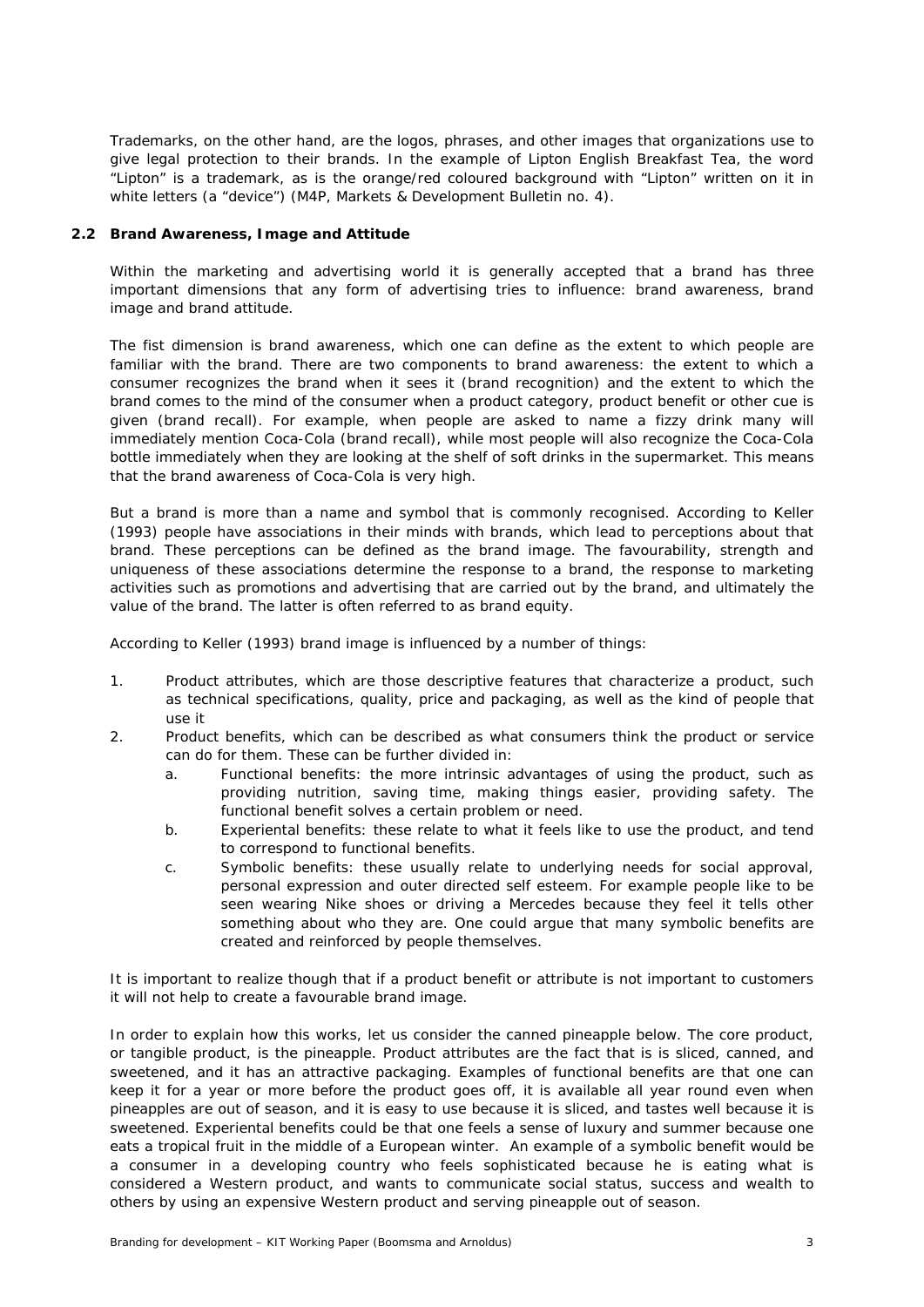

# **Figure 1: Canned pineapple** ([www.foodservicedirect.com](http://www.foodservicedirect.com/))

The third brand dimension, Attitudes, are defined as consumers' overall evaluations of a brand (Wilkie 1986 in Keller 1993, p4)". Brand attitudes are important because they form the basis for the consumers' product choice (Keller 1993). According to Fishbein and Azjen (1975; 1980) the consumer bases his attitude on the perceived attributes and benefits of the brand, and the evaluative judgement of those attributes and believes, as in how good, bad or important these attributes and benefits are. For example, a consumer might have a favourable brand attitude towards Del Monte pineapple, because to him it is sweeter than that of other producers, and to him sweetness is important.

But brand attitudes are not only based on product attributes and benefits, but also on experiental and symbolic benefits (Rossiter and Percy 1987); a main reason for most people to have a positive brand attitude towards Mercedes is not the technical quality or design of the car but the status that people attach to it. As such it seems obvious that brand attitudes (and brand image) are influenced by consumer's previous experiences with the brand, people in their immediate social circle and opinion leaders they might not personally know.

Although brand image and attitude may seem to be the same at times, they are not. Brand image is the perception of or belief about a brand (Nike is cool, for cool people), the attitude says something about the likelihood of buying it (although Nike is a cool brand I am not going to buy it because it is too expensive and the quality of Adidas is better).

#### <span id="page-7-0"></span>**2.3 The importance of brands**

How does a brand add value to a product and increase turnover and profit for the manufacturer? The answer is that a brand influences the buying behaviour of customers. A brand with a high brand awareness and positive image can:

- Help the seller to obtain a higher price for their product, as consumers with a strong and favarouble brand attitude are more likely to be willing to pay premium prices for a product (Starr and Rubinson 1978); i.e. consumers are willing to pay a higher price for one bottle of Coca-Cola than for one bottle of a retailer brand cola
- Make sales less sensitive to price increases (Keller 1993).
- Increase sales volumes, through increasing the probability of brand choice, establishing loyalty with customers and retailers, and decrease vulnerability to the competitors' marketing action and the entrance of new competitors (Keller 1993). Furthermore people are more likely to actively search for a product with a positive brand image (Simonson, Huber and Payne 1988), i.e. consumers will actually look for a restaurant or shop where they stock Coca-cola.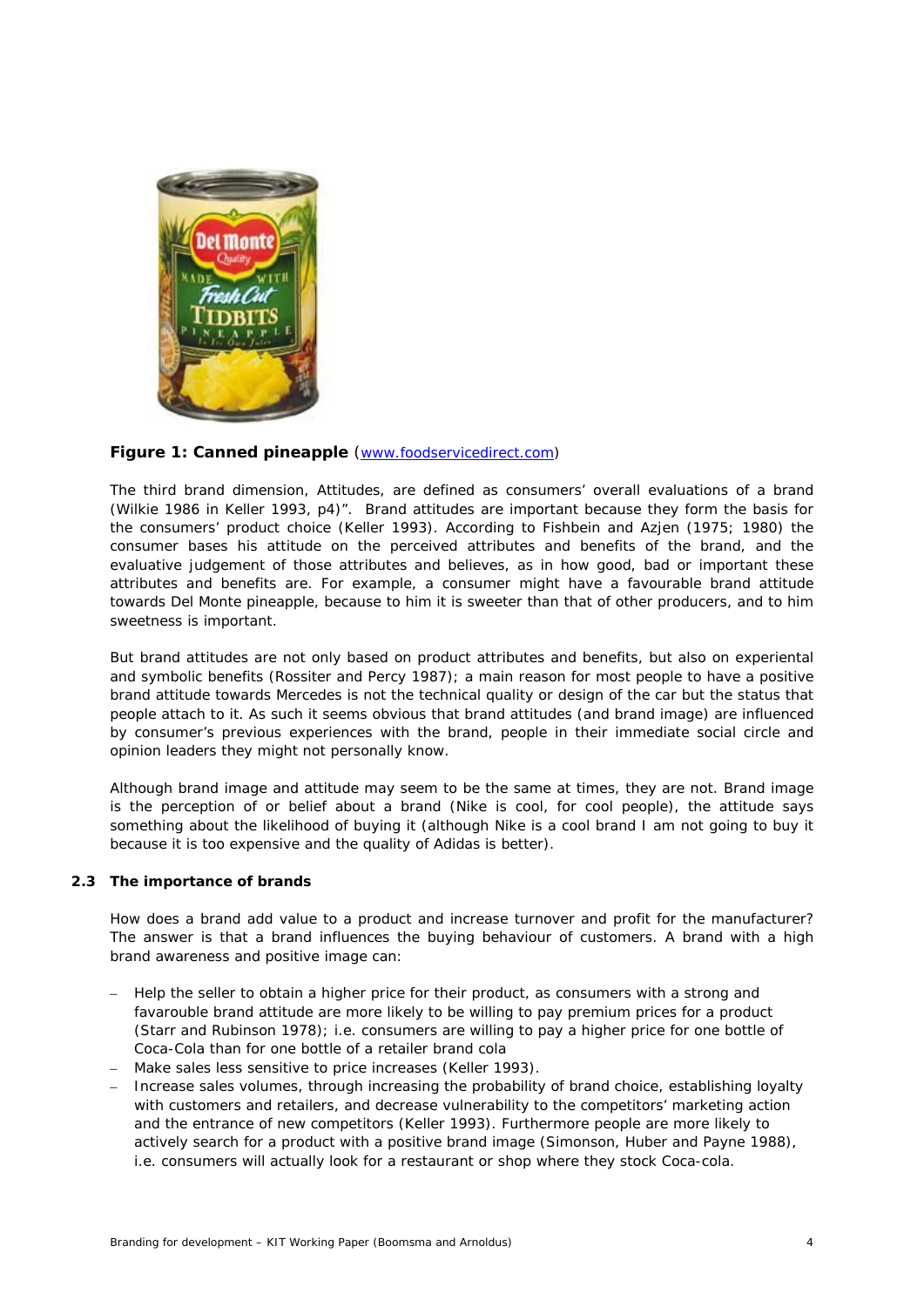Coca-Cola for example is sold more and at a higher price because people know the product, recognize it on the shelf, and it has a positive brand image as a quality product with great taste. It can also give status to its drinkers; Coca-Cola drinkers are being portrayed as lively and fun people, and people who see themselves as such are likely to identify themselves with the brand. Furthermore through drinking Coca-Cola they can signal to others that they are fun loving people. The positive image increases the likelihood that consumers choose Coca-Cola over competitors, especially new unknown brands. Furthermore people are used to buying it (habitual buying) and new competitors will need to break through that habit. Because Coca-Cola sells well, retailers will always stock it and the number of retailers selling Coca-Cola will continue to grow.

#### <span id="page-8-0"></span>**2.4 Branding and its role in the marketing process**

For many people, branding has an ambiguous meaning. This is partly because it is used in reference to different things. Some people use the word 'branding' in a general way to mean any kind of promotion, advertising or publicity. Others use 'branding' to talk about the way a product or service is designed to look: the packaging, the logo, the tagline underneath it (Anholt, 2003). A more concise description would be that branding is the process of designing a brand, including names, logo's and identity, creating brand awareness and a positive brand image and attitude. This can be achieved through a variety of ways, including advertising, packaging and product design.

The decision whether to brand a product and how to brand the product depends on the marketing strategy. Porter has defined three generic marketing strategies. A company can either choose:

- Cost-leadership: a company aims to sell low cost products in a broad market
- Differentiation strategy: a company aims to sell unique products in a broad market
- Niche marketing strategy: a company aims to sell products to a very small market segment with very specific needs and demands, through meeting those needs better than its competitors

What the optimal marketing strategy is for a company depends on its own strengths and weaknesses, as well as the opportunities and threaths that the market in which it operates offer.

Most companies that choose a cost leadership strategy don't brand their products, but instead sell them unbranded or to retailers who put their own brand name on the product (private labels). Others do brand their products, but low price is the main component of the brand. For companies that choose a differentiation or niche strategy, branding is almost essential. Furthermore the brand needs to be relevant to the consumers it targets. This implies that it is very difficult for producers who don't have the necessary skills to develop a brand to be successful with a differentiation or niche marketing strategy.

The marketing process is often seen as a three step process: segment, target and position. Segmentation is the process where the company tries to distinguish different groups of consumers with their own characteristics (i.e. age, socio-economic position, personal values) and demands and preferences regarding the product. Targetting is the process in which one or more specific groups are chosen as the target group for the brand, for example because they are large, have spending power or the brand can meet their demands better than competitors. Finally, positioning is the process of reaching those customers and taking a strategic position amongst competitors. BMW for instance aims at more affluent people with a passion for cars, and positions itself as a more exclusive than a Renault, and sportier than a Mercedes. A perceptual map is often used to show the position of different brands in the minds of consumers. An example of what a perceptual map of the car industry could look like can be seen in Figure 2.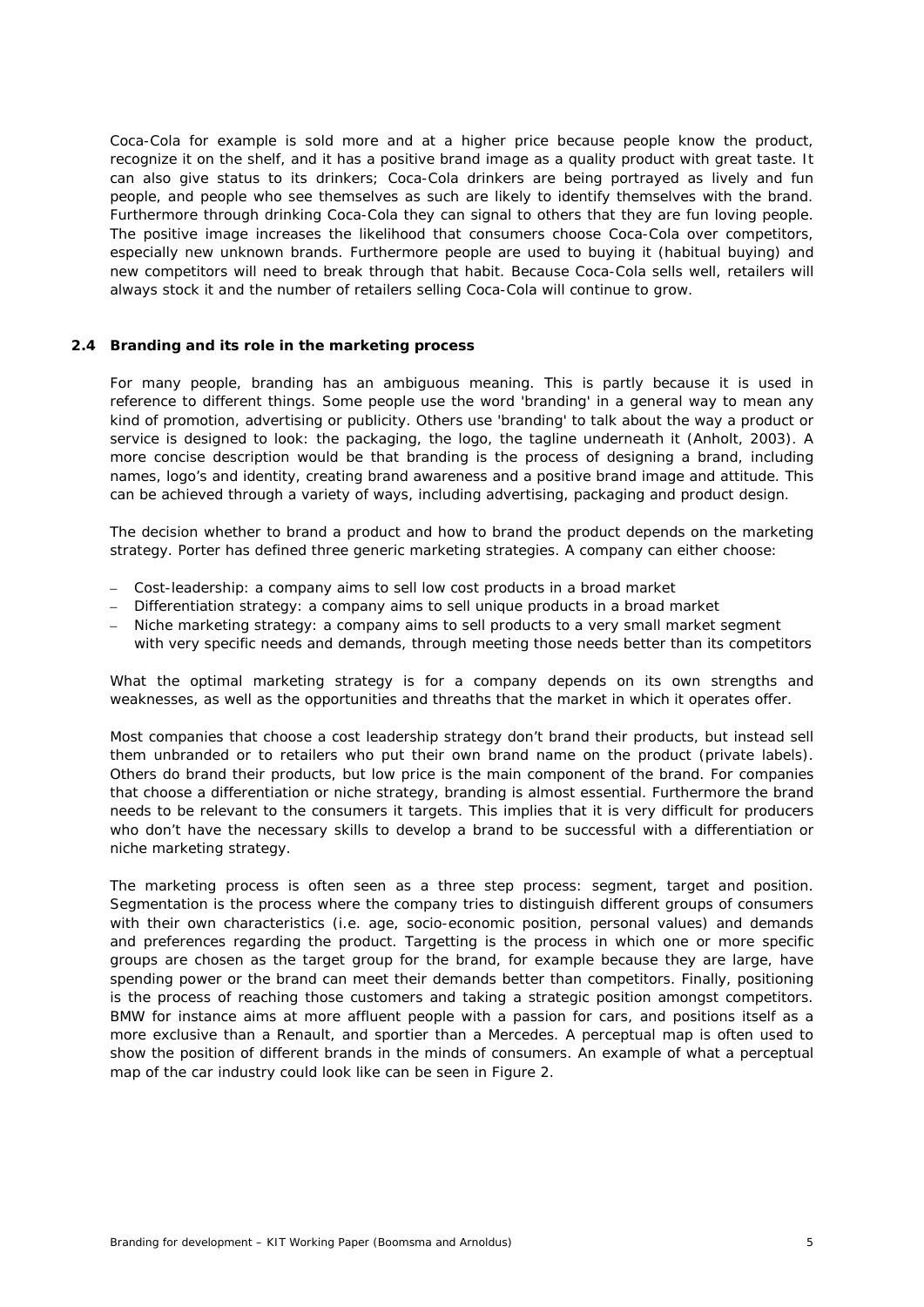

**Figure 2: perceptual map of car brands** 

The positioning and implementation of the marketing strategy is done through four variables, called the marketing mix, or sometimes also referred to as the four *P*'s:

- 1 Product: the type of product, or service, technical specifications (i.e. colour, size, functionalities), quality, packaging but also pre- and after-sales services. Companies can also vary the product range (variety of products, models and variaties).
- 2 Price: is the company going to sell the product for the lowest price and target the lower end of the market, or is it going to sell to the higher value market? The company also has to decide whether it wants to diversify prices by applying different prices in different market segments, such as McDonalds does with its Big Mac all over the world (cf. the Big-Mac index).
- 3 Promotion: the way in which the product is promoted in the market, through advertisement, sponsoring, PR, shelf positioning, and sales promotions.
- 4 Place (distribution): in which kind of distribution channels it is sold (i.e. supermarkets, special electric stores, internet, phone, wholesalers, personal sales), where (domestic, regional, provincial, export) and how many within an area (only high en retailers, or every street corner).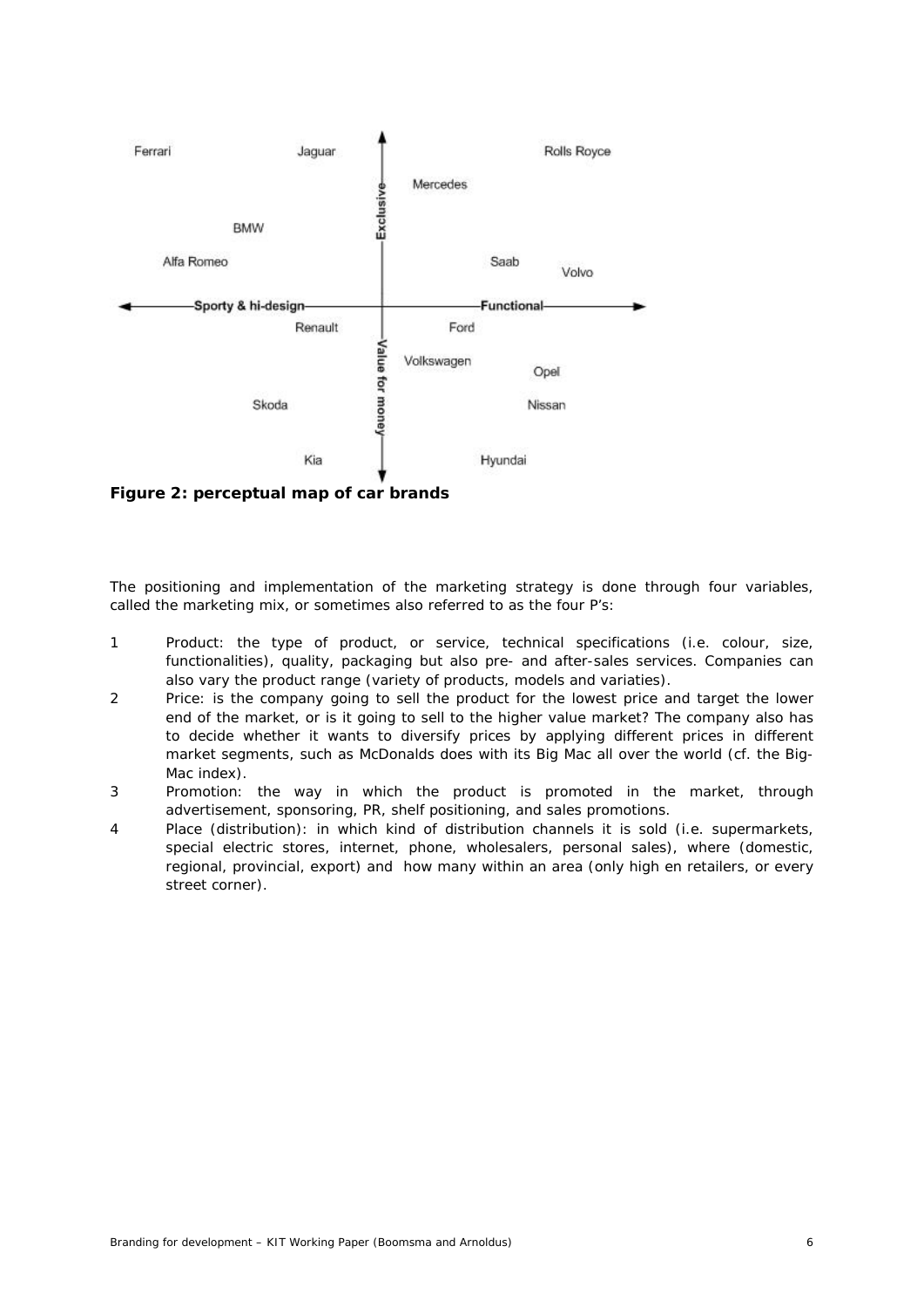

# **Figure 3: the marketing mix**

Interestingly there is a two-way relationship between the marketing mix and brand: the brand influences the effectiveness of the marketing mix activities, and the marketing activities influence the brand itself. Starting with the former, (Keller 1993) notes that a brand has a positive value if consumers react more favourable to product, price, promotion and distribution changes of that brand than to the same actions carried out by an unbranded version of the same product. Examples are when less advertising is needed to increase sales for a branded good, an increase in the amount of shops will lead to higher sales for a branded good, or a price increase does not lower sales as much for a branded good as it would for an unbranded good or brand with a less favourable image.

#### <span id="page-10-0"></span>**2.5 Marketing agri-food products**

Poor countries generally supply low-value inputs to companies elsewhere in the world. They lack the capital to further process their agri-food commodities and leave it to foreign companies to add value through branding, turning their agri-food products into 'consumer goods'.

Agri-food products are homogeneous products sold in bulk by many, relatively small, producers to other businesses on the spot market. Competition is strong and prices are low. Speaking in economic terms, the commodity market is more or less perfectly competitive. Differentiating products by applying the marketing mix is a huge challenge. Lower down the value chain, nearer to the consumer market, opportunities for differentiation increase. Food processors can create monopolies through advertising, branding, product differentiation and sales promotions. For example, tea is produced in low-income countries such as Sri Lanka and Vietnam. They sell their tea as a low-priced bulk product to companies in Western countries that differentiate the bulk product and add value to it through branding (e.g. Lipton, Tetley, PG Tips).

It goes without saying that marketing simple, unprocessed agri-food products is very different from marketing high-value consumer goods. For high-value consumer goods, a business-led approach based on diversification is generally applied. Marketing simple agri-food products, on the other hand, has historically been managed by policy makers whose main goal is to maintain food security. These policy makers have tended to set maximum production volumes for some crops in order to sustain prices, while providing production subsidies for scarce or expensive crops in order to promote production.

This was the case until about a decade ago. Since then, the market has been changing due to changing circumstances: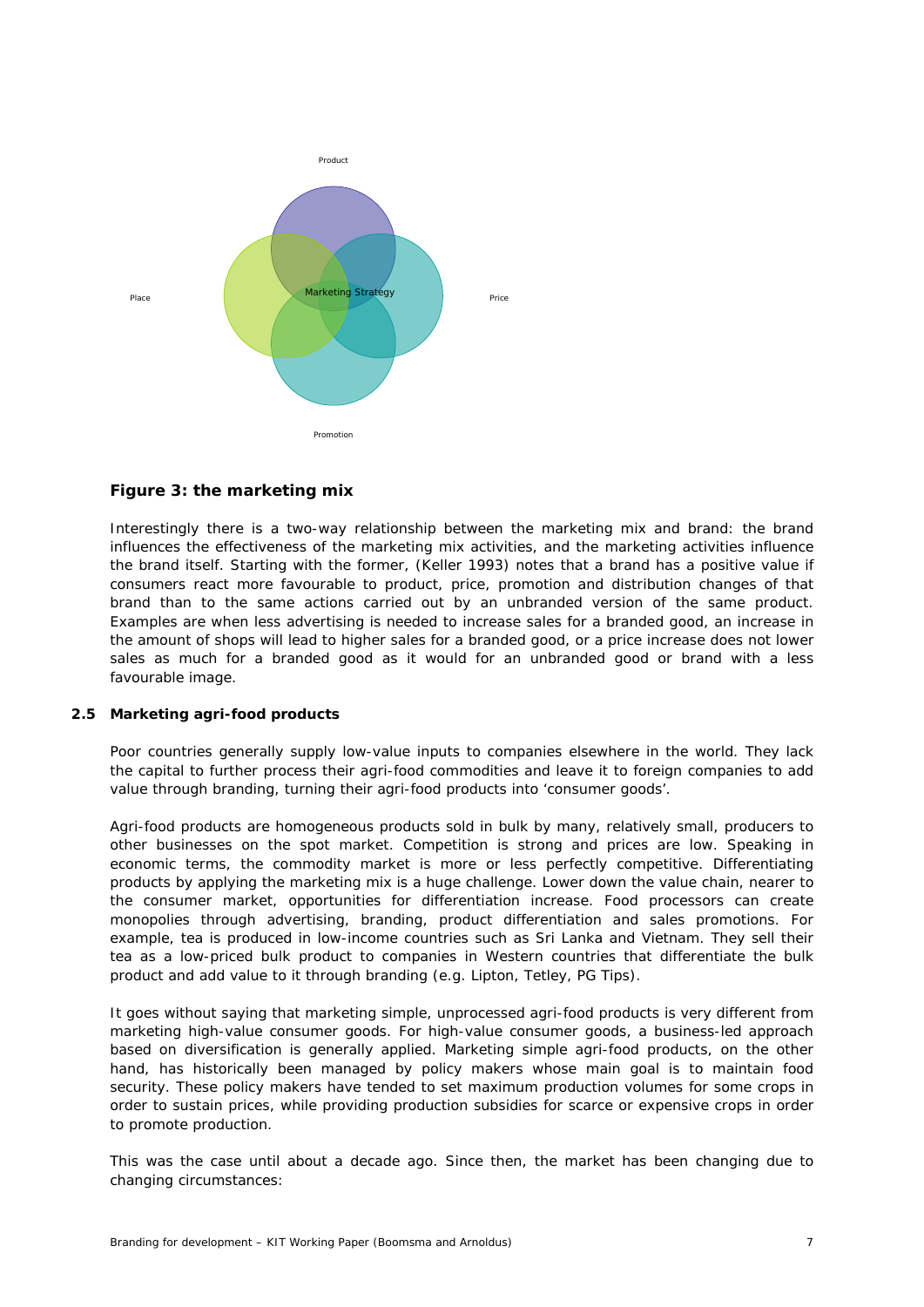- Political factors: the liberalization of markets, with policy makers losing their control over agricultural markets;.
- Technical factors, which have triggered globalization;.
- Socio-economic factors: a shift in the marketing mix from price to other variables due to growing incomes and the resultant changes in consumption trends. As a result, there is a wider market for socially responsible products, healthy products and environmentally-friendly products (Maslow's hierarchy of needs);.
- Environmental factors: awareness of environmental issues (people, planet, profit).

Over the last couple of years, there has been a growing need for producers of agri-food products to increase their competitiveness, while opportunities for them to do so are also growing. Changing social, economical, environmental and cultural circumstances have resulted in a higher demand for healthy, biological, regional, exotic and farm products, and globalization has simplified competition as well as cooperation between enterprises in the South and in the North, Far East and West. To empower their position in value chains, knowledge of, and experience in, marketing and branding is in high demand by producers in developing countries.

#### <span id="page-11-0"></span>**2.6 Poverty reduction through branding**

The key question remains as to whether branding can help in reducing poverty, and if so, how.

'Africa' carries a negative connotation among many Western consumers and African countries are therefore battling a negative reputation or brand image. Rwanda and Sierra Leone both have the reputation of being war-torn and poverty-stricken. Nigeria is perceived as being corrupt and polluted. These negative images deter consumers from buying African products and even products from other developing countries.

That developing countries could overcome the stigma of negative images has been shown by a number of branding successes in some Asian countries, as well as some African countries (South African wine, Kenyan flowers, Masai tourism, West African music etc.). In these examples, entrepreneurs have managed to add value to quality products produced by the poor through building up a positive image.

The opportunities of branding can and should therefore be more frequently explored as it could help producers and entrepreneurs in developing countries to climb out of poverty. It is a moneymaking tool that builds on the intrinsic values of a product to persuade international consumers, and the growing middle class in urban domestic markets, to buy. Producers, processors and traders in developing countries should be helped to strengthen their capacity for finding branding opportunities and exploiting them. Examples of how this can be done are presented in the next chapter.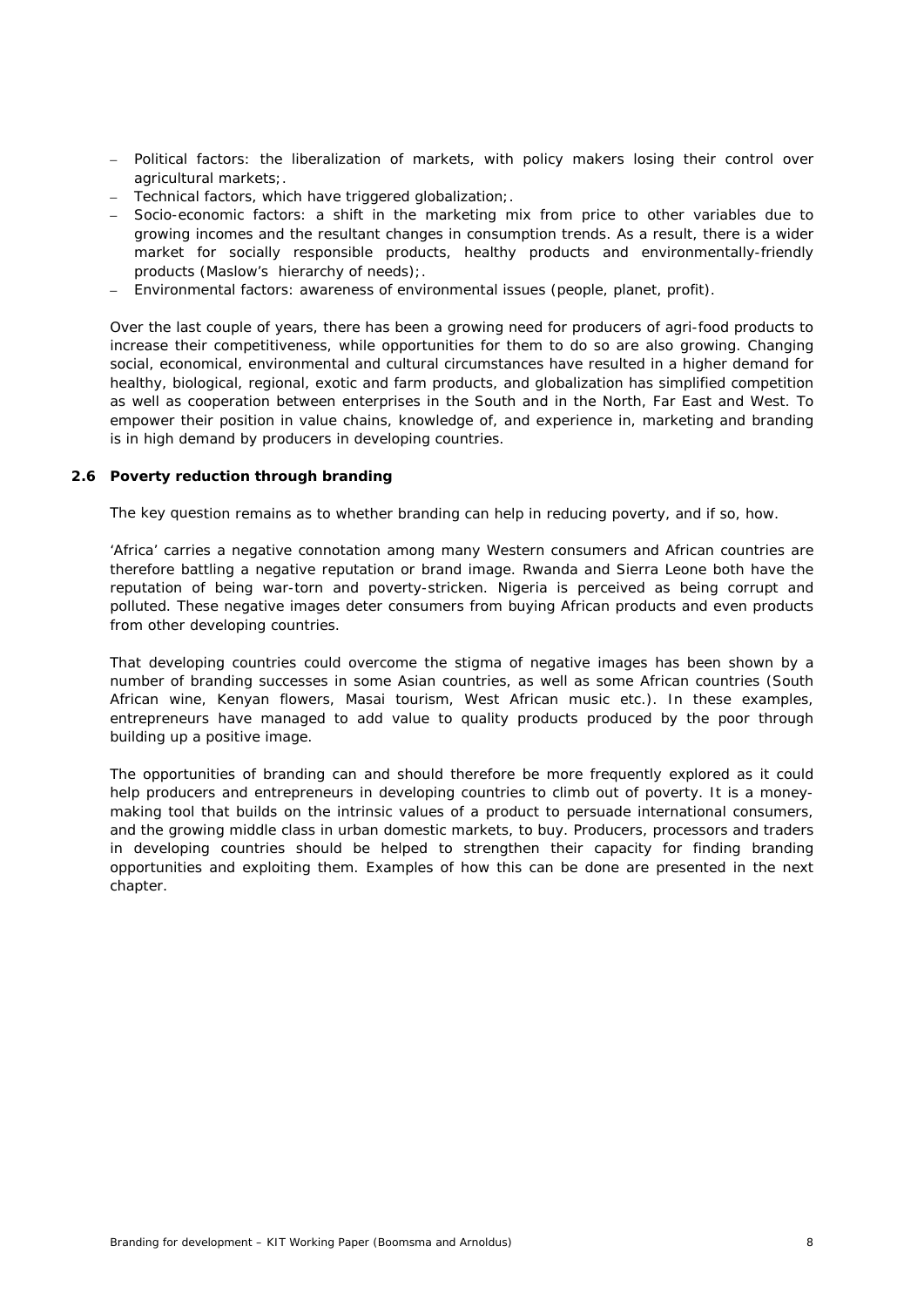# <span id="page-12-0"></span>**3 Experiences with branding for development**

Several organizations, companies and governments are already involved in the promotion of branded products from the South. The cases in this chapter reflect their different strategies.

#### <span id="page-12-1"></span>**3.1 Branding for local markets**

#### <span id="page-12-2"></span>*3.1.1 A trademark for longan from Hung Yen (Vietnam)*

Hung Yen is famous for longan fruit production. Out of the total production area of 30,000 ha, between 5,000 and 7,000 ha are situated in Hung Yen. Hung Yen has a competitive advantage due to its favourable climate, and longan from Hung Yen has a special taste. Despite these attributes, Hung Yen farmers had not succeeded in marketing their product before the project started. The Hung Yen longan was largely invisible in the market, and fluctuating quality and an unstable product supply also contributed to this failure.

GTZ, a German development organization, together with the Rural Development Center (RUDEC), the provincial Department of Agriculture and Rural Development (DARD), the Department of Science and Technology (DOST), the Hung Yen Long longan Assocation, and the Vietnam Cooperative Alliance (COOPSME), supported the longan sector in Hun Yen (Hong Nam commune) through:

- strengthening a cooperative of growers, processors and traders;
- developing label and packaging design, trademark registration and marketing tools to open up new markets;
- developing improved cultivation techniques and;
- developing quality management processes through vertical linkages within the value chain.

The project identified 41 farmer households, of which 39 were specialized in longan production and two in commercialization. The households were selected based on a minimum production area, and the quality and quantity of their longan. As a result, the poorest farmers were not able to join. The project involved a total of 25 ha of land producing 50 tonnes of longan annually.

The farmers involved in the project were trained in cultivation techniques to increase productivity and raise the quality of the produce. A product label was designed using special paper in order to promote the longan in the market and protect the brand from being copied by other producers. During the first year the costs were covered by the project, but starting in the second year the association had to buy the labels themselves (200-300 VND per label). The cooperative was helped to access new markets. It now sells labelled longan in supermarkets (via distribution companies) and fresh markets. One of the biggest retailers in Vietnam, Metro, has its own refrigerated vehicle and is able to buy four tonnes of longan per season.

Due to the project, the Hung Yen longan was promoted as a homogeneous, premium fruit. The consistently high quality level and the attractive packaging resulted in an increased sale price from 10 US cents per kg to 30 US cents per kg.

#### <span id="page-12-3"></span>*3.1.2 Establishing the brand name Than Ha Thieu lychee (Vietnam)*

The lychee, a fruit similar to the longan, is an important cash crop for farmers in Thanh Ha district, Hai Duong province. In the past, farmers were subject to large price fluctuations, with prices varying from 0.15 USD per kg to 1 USD per kg. Lychee production was also unstable, resulting in an irregular market supply.

The Than Ha lychee association, consisting of 150 medium-income level farmers, developed the idea to establish a brand name for the lychees. It approached GTZ and the Vietnam Agricultural and Science Institute (VASI) for help.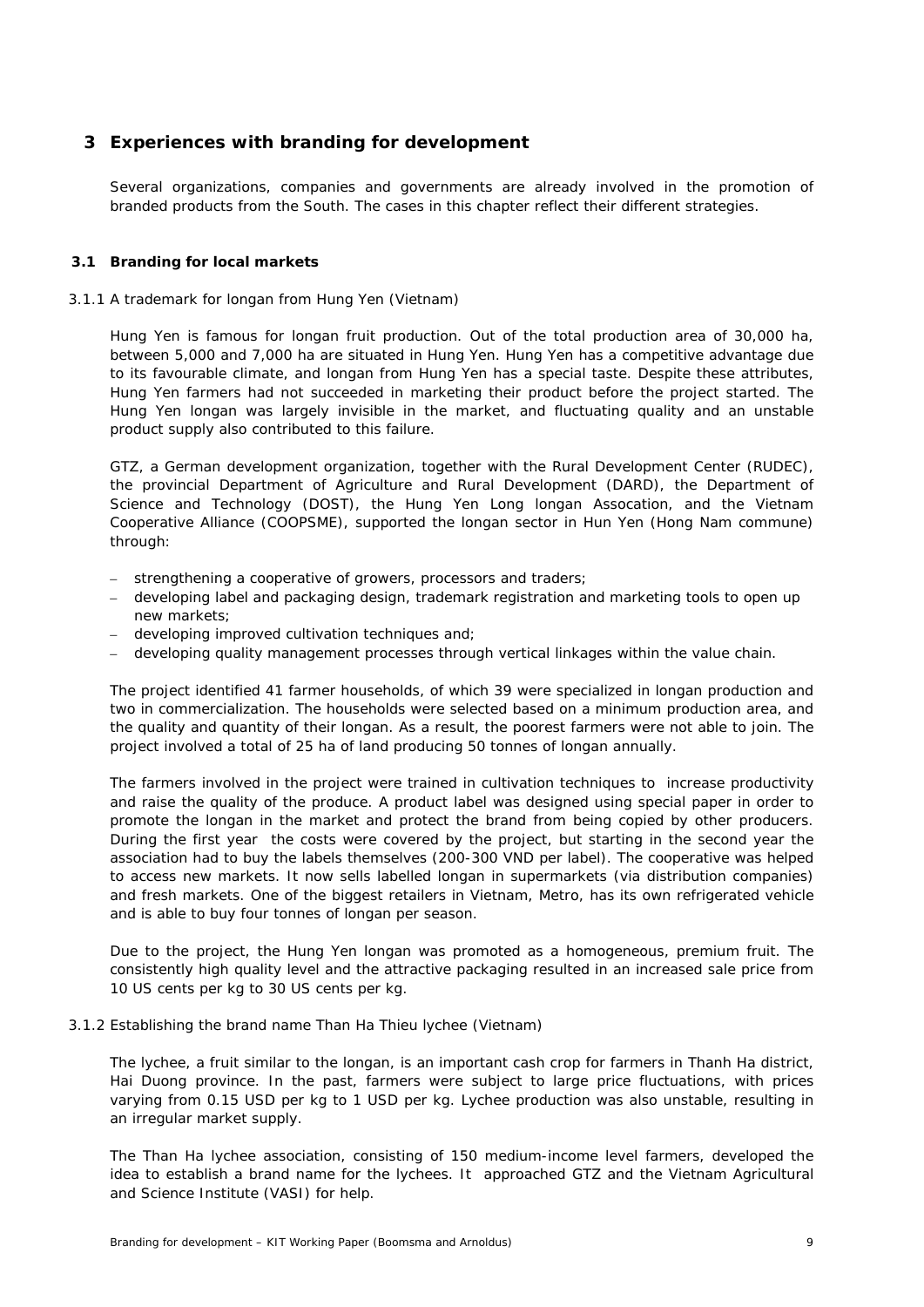

**Figure 4: Than Ha Thieu Lychee** 

Together they:

- developed Good Agricultural Practices (GAP) in order to increase the quality of lychees and stabilize supply;
- improved the association's skills in quality monitoring, financial management and marketing in order to strengthen the position of the association in the value chain and market;
- created the regional brand name Thanh Ha Thieu lychee. The brand name was developed through a public-private partnership with a German branding company. Logos, package, leaflets and posters and a video were used to promote lychees from Thanh Ha and increase visibility in the market;
- established market linkages with a distribution company which had access to the retail distribution network for the Northern provinces in Vietnam;
- explored the export market in China for dried (processed) lychee;
- upgraded processing technologies.

The association received business skills training from the project and was helped in setting up a quality control system. The project also funded the design of promotion materials. The association already had a registered logo identifying the fruit's geographic origin but it needed to be integrated into the new branding materials. As with the longan, the labels each cost about 200 - 300 VND. These were the only extra costs for farmers. Any extra costs related to new farming practices were compensated by the increased productivity.

Good farm practices and skills in running a business helped the association to reduce production losses and strengthen its position in the value chain, In the first year (2006) the newly established longan brand was sold for 1,2 USD per kg. After the first year the market price for lychee went down to approximately 0,35 USD per kg in 2007. This was a big disappointment for the farmers, but the marketing campaign and the fruit quality nevertheless raised the price by 15 US cents/kg over unbranded lychee.

#### <span id="page-13-0"></span>*3.1.3 A marketing campaign for avocados from Daklak (Vietnam)*

Avocados, rich in oil and protein, are useful for fighting malnutrition. The largest production volumes are found in Daklak where the geographic and climatic conditions are most favourable. Until recently, however, avocados were not produced commercially and avocado plants were mainly used as fences between coffee fields. Since the 1990s, avocado prices have increased, stimulating production.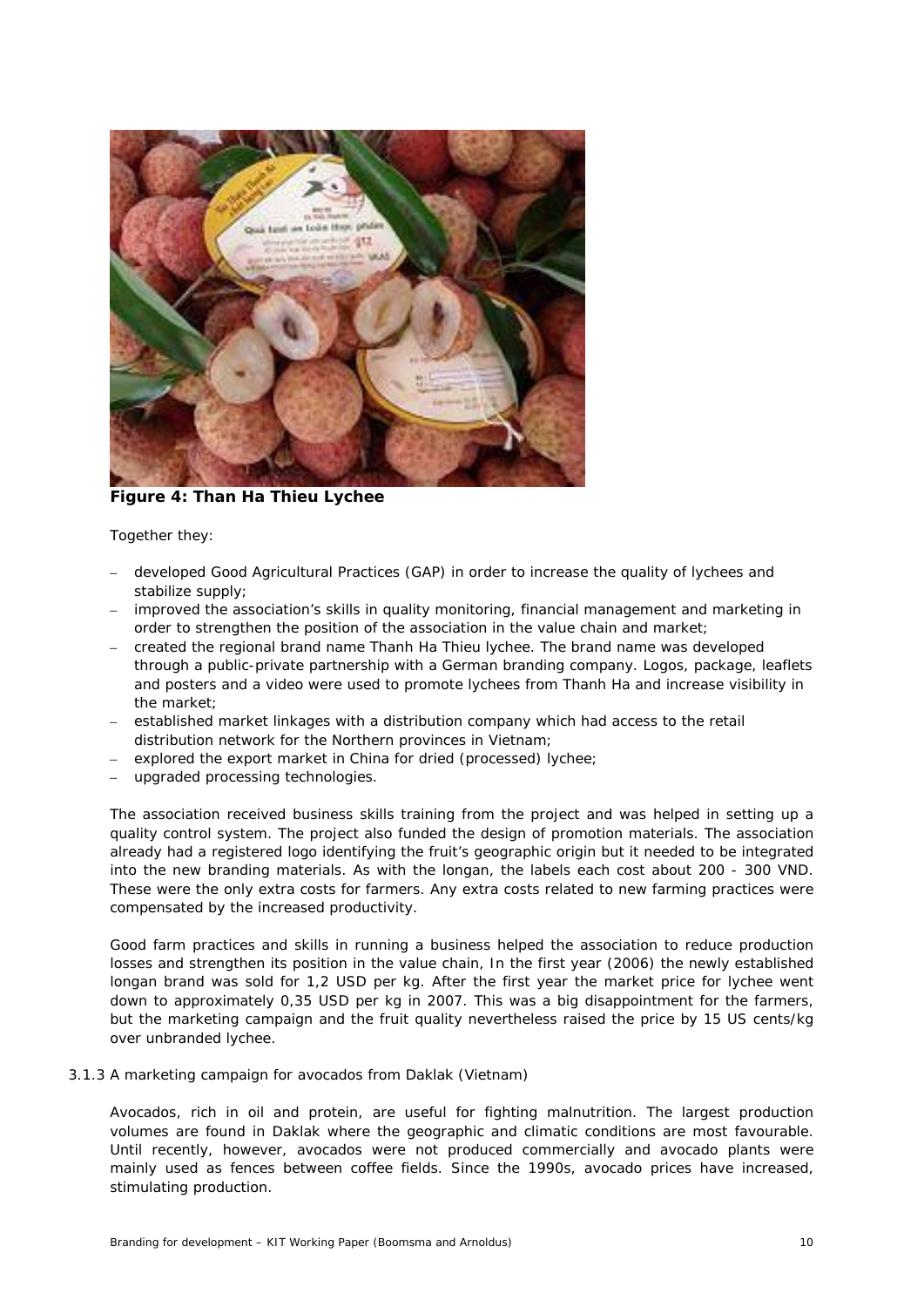Recognizing the avocado's high potential for farmers in the Daklak region, GTZ initiated a value chain analysis to identify key stakeholders in the avocado value chain and major constraints to production. Out of this analysis, a development programme was designed to:

- professionalize the avocado chain;
- raise the demand for avocado;
- and establish a premium brand name for avocados.

Several activities were funded with public money by GTZ:

- market development through market research and consumer awareness campaigns;
- strengthening of the avocado variety selection programme and an avocado seedling sales monitoring system;
- establishment of a value chain group consisting of farmers, collectors and traders who receive training in production and post-harvest operations (Standard Operating Procedures) with the aim to develop homogenous avocado batches consisting of the same varieties and maturity levels;
- research into processing and cold storage for avocados;
- development of a branding strategy which consisted of establishing a premium brand owned by the avocado group.

#### **Figure 6. Dakado avocado**



The entry point in the value chain is the traders. Two 'champion' traders committed themselves to taking the lead and to taking a risk, mainly through investing in packaging (approximately 2,000 USD in total). Through the traders, collectors and farmers were identified. In the harvest season, one tonne of avocados per day were sold to one of the major retailers in Vietnam. The avocados are promoted through a website and through a promotion campaign called "Discover the magic…" and the premium brand DAKADO will soon be launched. Although the project has only recently begun (in 2007), the impact of this new value chain on farmers' profits is already estimated at an additional 4,000 - 5,000 VND per kg of premium avocados.

## <span id="page-14-0"></span>*3.1.4 Including small–scale organic rice producers in retail (Phillipines)*

Due to increasing purchasing power and a growing population, the demand for food in general, but also for high quality products such as organic rice, has been growing in the Phillippines. For smallscale producers, organic rice is a high value product because input costs are lower than for conventional rice while at the same time the product is favourable for the environment. The challenge is to produce tradeable volumes and high quality, to access supermarkets and to guarantee a stable supply.

The Upland Marketing Foundation Inc. (UMFI) is an organization specialized in linking farmers to markets. Its mission is to provide affordable access to appropriate technology, financial resources and growing markets; to provide high quality healthy products to consumers; and to advocate for fair trade in the mainstream market. UMFI decided to help the Pecuaria Development Cooperative Inc. (PDCI), in which organic rice producers were organized, to consolidate markets.

Through UMFI, major innovations were accomplished. UMFI helped the organic rice farmers through trading community products. It believes that providing market information, conducting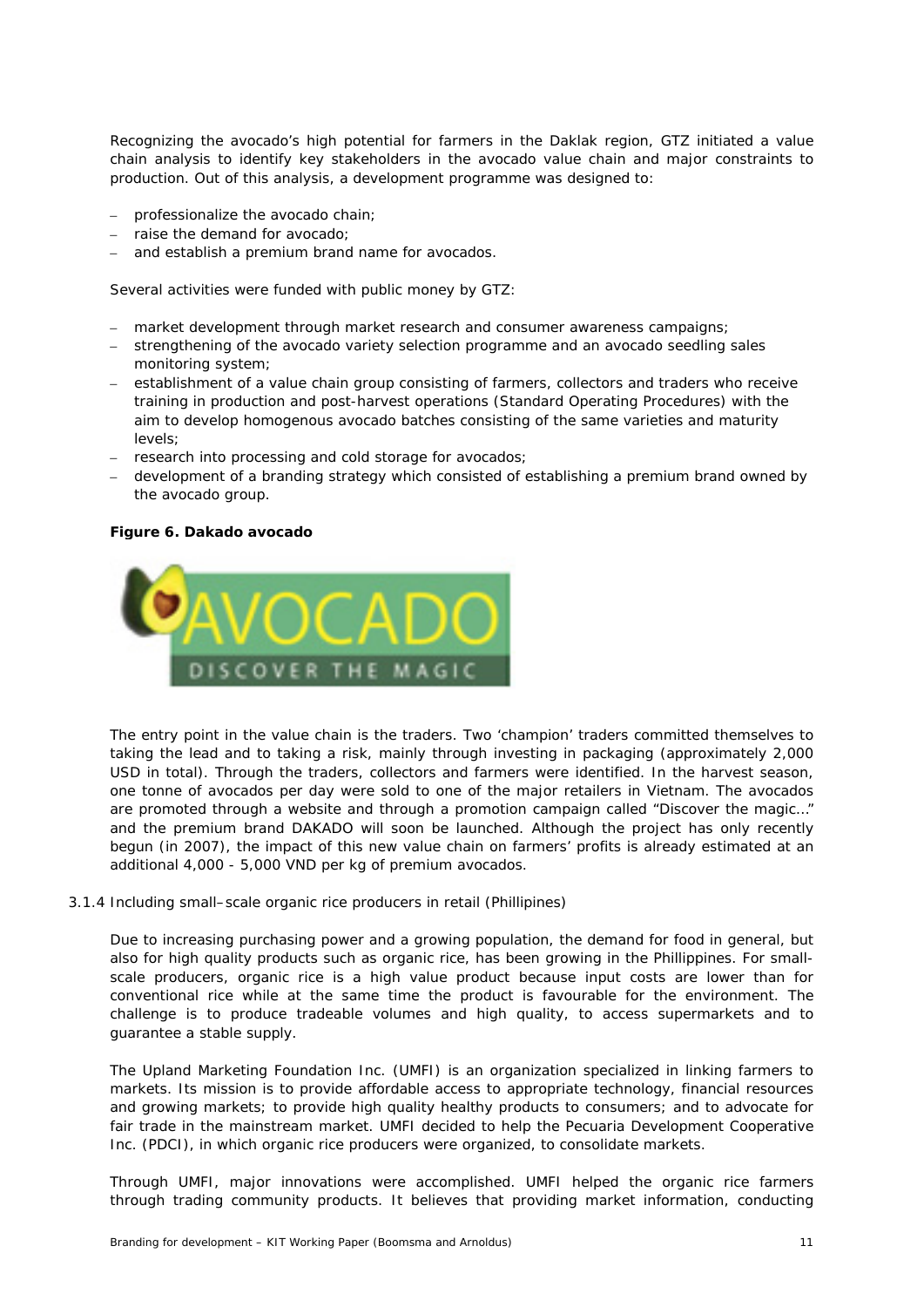trainings and linking communities to buyers will not automatically result in tangible or sustainable trade, but that support in accessing markets must also be provided.

UMFI introduced a business environment to the cooperative. It helped the cooperative to enter dynamic markets in which there was a demand for niche products such as organic rice. In this regard, its focus was on meeting consumer preferences. It was aware of the needs of the market through research and interaction with retailers. UMFI also promoted the partnership with the private sector. UMFI hired commercial personnel with knowledge, experience, expertise and their own commercial network. Combining all these aspects resulted in strengthened business capacity and larger production volumes.

Another succesful innovation was the introduction of a distributor brand name, 'Healthy Rice', instead of the producer brand name 'Pecuaria Healthy Rice'. Through the distributor brand name, it became possible for UMFI to source from multiple places, increasing the scale of operations and guaranteeing buyers a rice supply year-round.

Last but not least, UMFI has always been sensitive to the needs of producers. Through UMFI's interventions, the impact on poverty reduction has been substantial. In 2007, UMFI bought 487 tonnes of organic rice, worth USD 302,390, from 426 farmers. The brand Healthy Rice was sold in 90 Metro outlets in the Phillipines. As a result, the sales volume increased 69%, the price increased 16%, gross sales went up 89% and incomes rose 119%. Besides financial results, the partnership between UMFI and PDCI has substantially reduced marketing risks for producers.

#### <span id="page-15-0"></span>*3.1.5 Lessons learned from branding in local markets*

From the above examples, several lessons can be drawn:

- In growing markets, in which the number of supermarkets is increasing and in which there is a growing middle class, and thus a growing demand for high quality agricultural food products, farmers can add value to their products.
- In order to be succesful in branding, it is highly important to develop a stable supply of quality products. Producers therefore need to produce on a certain scale and to follow quality requirements. For the smallest and poorest producers, this is often difficult or even unattainable.
- For high quality products and increased productivity, good farm practices are required. Through developing, applying and monitoring simple agricultural practices, the quality of the product can usually be improved substantially. This does not always require large investments. In many cases, the relative production costs go down as a result of improved farm practices.
- Traditions that have been upheld for generations are hard to change. Small farmers are afraid to change and, often, cannot bear the financial risk.
- Farmer cooperations or intermediate traders are useful in branding products for poorer producers, as they can scale up production and control quality.
- Even though farmers produce products for which there is a high demand, in all the examples cited they needed intermediate traders to access new markets, to develop a marketing strategy and to advertise and create awareness of the product.
- 'Champion producers or traders', as in the avocado case, could show other producers or traders that producing and selling branded products for higher-end markets is a business opportunity.
- In general, pro-poor brand development needs public support and/or the presence of strong civil society organizations to cover training and start-up costs. (The total budget of GTZ for its SME development programme, including more or less nine value chains, for four years is €1,5 million)
- Another important role of the government, particularly in Asian countries where piracy and counterfeiting are common, is the development of Intellectual Property Rights (IPR). These are important to safeguard investments and the reputation of products. Brands are easier to protect than labels.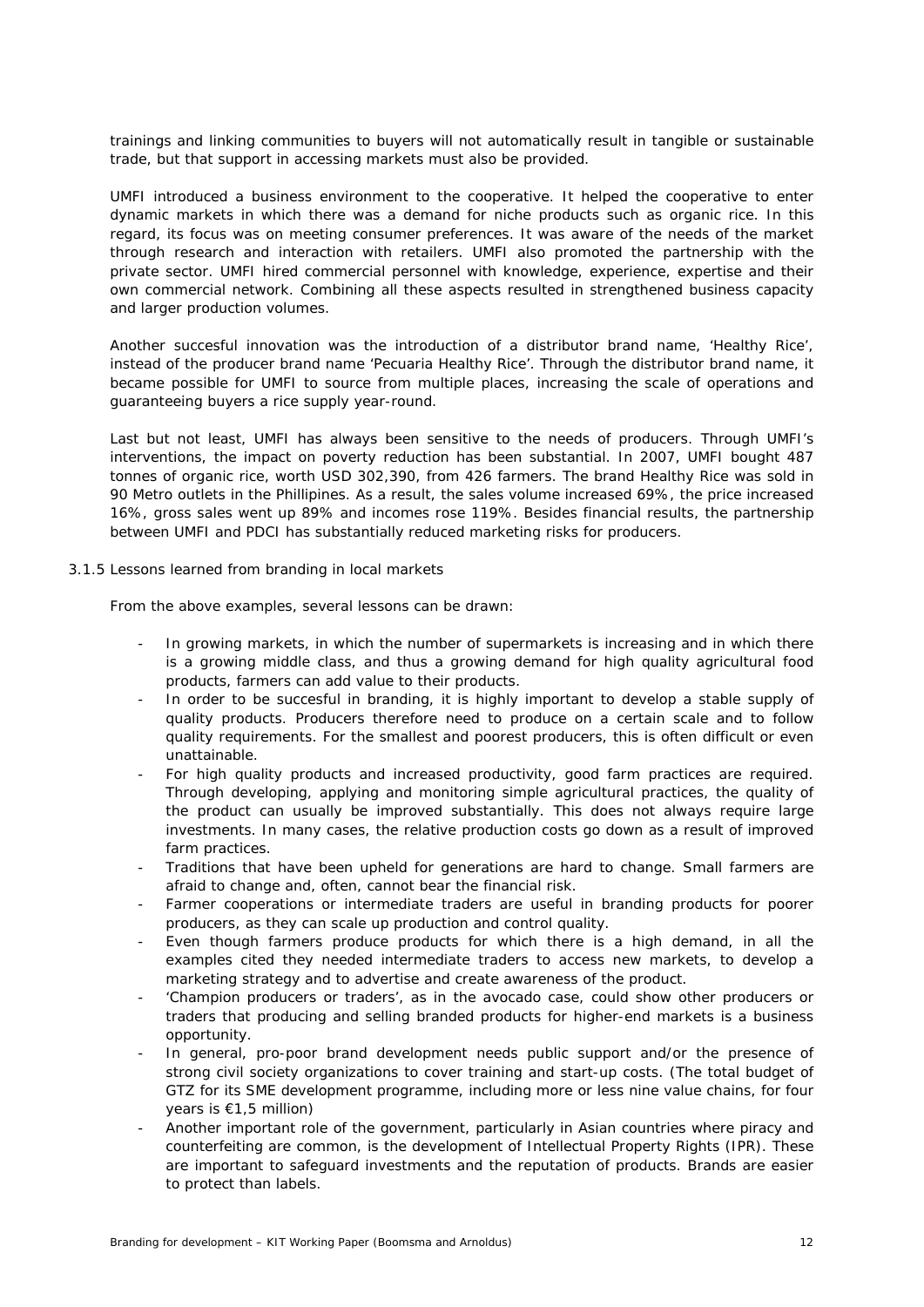- It is not always easy to duplicate success stories. In both the longan and lychee cases, the associations were working effectively. After one year they were approached with a request to increase the scale, but surprisingly, they rejected this idea. The associations were happy with what they had achieved and were not willing to share their successes with newcomers.
- Not mentioned in the above examples is the fact that, in adding value through branding, it is important to provide incentives, sharing increased value with all chain actors including producers. In order to participate fully in value chains, it is vital that smallholders be linked with each other and other actors lower down the value chain (M4P, Markets & Development Bulletin, nr. 4).

#### <span id="page-16-0"></span>**3.2 Branding for international markets**

#### <span id="page-16-1"></span>*3.2.1 Oke mangoes in European supermarkets (Burkina Faso)*

Agrofair is a fruit company that was set up in 1996 with the mission 'to connect an increasing number of farmers and workers from the developing world with Northern markets through the development, management and growth of sustainable fruit supply chains based on fair trade principles' (Annual Report 2006). Generally, the products supplied by Agrofair are Fair Trade certified. The fruit producers, organized in cooperatives, own 50% of the company; the other half is owned by NGOs and ethical investors. Agrofair sources mangoes year round from Mexico, Brazil, Peru and Burkina Faso.

In Burkina Faso, 2000 tonnes of Burkina Be mangoes are produced between May and July by two cooperatives, together organized into a company called Fruiteq. Based in Bobo Dialaso, Fruiteq has 400 members and employs five people to take care of selection, packaging and exporting of the mangoes and the training and certification of the farmers. The mangoes from Burkina Faso are Fair Trade (as certified by the Fair Label Organization or FLO), certified organic and GLOBALGAP (European supermarkets certification system). The mangoes are exported to the Netherlands, from where they are re-exported, mainly to the UK (60%). The mangoes are usually unpacked and labelled under the name Oke, which is Agrofair's brand name. Oke's image is of fair trade and sustainability, and of production by a producer-owned company. Agrofair targets consumers who are pragmatic and cultural ideologists (approximately 30% of the consumer market).

Through Agrofair, producers in developing countries have access to growing, high-value markets in the EU and US. In order to sustain a market share, it is important to deliver mangoes year-round, an impossibility for individual cooperatives that only produce three months of the year. Apart from its marketing function, Agrofair also invests in capacity building of producer organizations. A nonprofit department of Agrofair takes care of this. Another innovation is that producers get a guaranteed price for one year, instead of the traditional spot market price which fluctuates a lot. This price is set by the FLO and is usually higher than the world market price. On top of that, producers are paid a premium that has to be used for investments in the community and they are also paid dividends. Because the farmers are co-owners of Agrofair, long-term relationships are guaranteed.

The downside of the Agrofair case is that the certificates for exporting to Europe are expensive, both in terms of fulfilling all the certification requirements and in terms of the certification process itself, which often requires that somebody fly over from Europe. This is particularly the case for the Burkina Be mango, which is certified Organic, Fair Trade and GlobalGAP. The cost of not being able to sell all the produce also has to be taken into account. The market for Fair Trade is relatively small and is, in many countries such as the Netherlands, still a niche market. A part of the relatively expensive Fair Trade produce is therefore sold unbranded in the mainstream local market for a low price. One final downside of Agrofair is that it is owned by many producers and other organizations, so the influence of each on the development of the brand is limited.

#### <span id="page-16-2"></span>*3.2.2 GlobalGAP certified pangasius produced in An Giang (Vietnam)*

Pangasius fish from Vietnam is sold in 65 countries, including countries in Europe (47%), Russia (11%) and the United States (10%). The biggest share, 30%, originates from An Giang province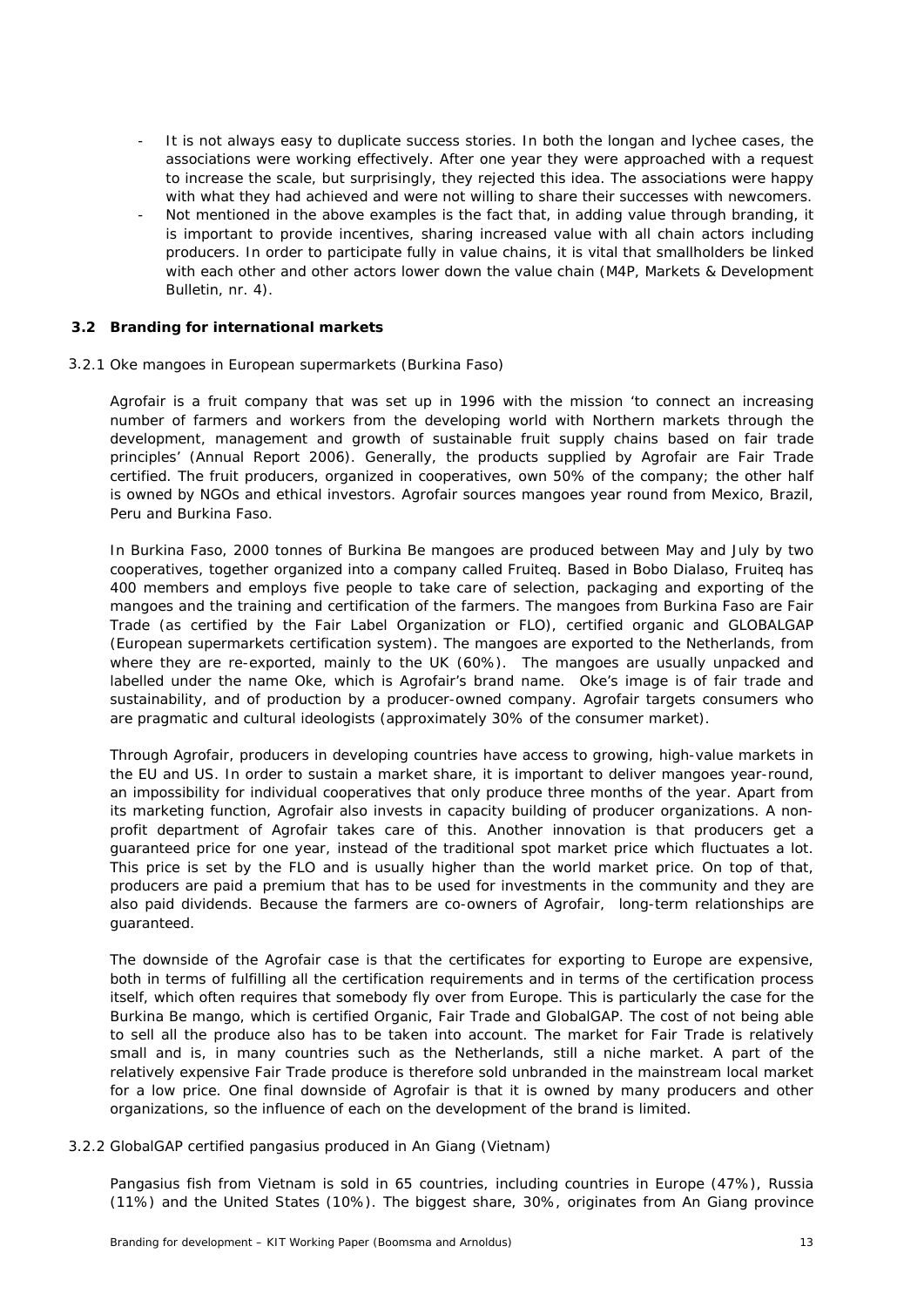where 1183 ha is in use by pangasius farms. 12,881 households in An Giang are dependent on selling pangasias. There are several standards for pangasius, from strictly organic to less critical standards or private company standards. As Europe is the biggest buyer of pangasius and the market in Europe for pangasius is still growing, GTZ decided to support the upgrading of pangasius farmers and to help them in acquiring GlobalGAP certificates. This was realized together with a seafood importer from Germany which subsequently marketed pangasius from Vietnam in the European Union under its private brand name. Activities that were set up included:

- establishing GlobalGAP standards for pangasius;
- training GlobalGAP trainers for aquaculture;
- implementing trial GlobalGAP implementation at pilot farms;
- building up the capacity of a local GlobalGAP inspection company which could then certify GlobalGAP and organic companies.

The transformation to GlobalGAP standards turned out to be costly as it required high technical standards, hygiene practices, good working conditions and high quality levels. On the other hand, due to the interventions of GTZ, the number of orders increased and market penetration of the European market was achieved. Quality also increased, there were fewer rejections and environmental risks were reduced. A major innovation was the establishment of a local certifier. Consequently, the costs for certification was reduced significantly and more farmers have the possibility to access foreign markets.

#### <span id="page-17-0"></span>*3.2.3 Lessons learned from branding in international markets*

- A growing market for high quality products from the South exists. The demand for socially responsible products that can be traced back to their origin is also growing.
- The requirements for exporting products to international markets are, however, very high. Only high quality products are accepted and in a growing number of industries, products from the South need to be certified. These requirements are costly, particularly because companies qualified to carry out certification are limited and often have to be flown in from abroad. As a result, export value chains are often only accessible for better-off farmers. This was the case with the pangasius export chain, where high investments were required.
- Another issue is that produce cannot always be sold to export markets. Usually, only the highest quality can be sold abroad while a large part has to be sold locally. In some cases, it may be that the costs for certification are higher than the profits from exporting products abroad.
- Smallholder producers who export their produce abroad are dependent on intermediate traders or importers. They need assistance in doing market analysis, finding market opportunities, targeting markets and gaining access to these markets in terms of accessing retailers, arranging logistics, negotiating prices, carrying out promotion and building up an image. Moreover, in export markets, producers generally do not own the brand name themselves but supply to branded value chains, such as in the pangasius case. In the Oke mango case, the farmers are co-owners of the brand name, but their influence is limited and they completely depend on the marketeers in Europe.
- On the other hand, as long as smallholders in the South do not have the capabilities (foreign language skills, capital, knowledge on marketing etc..) to brand their products themselves, supplying to branded value chains can be a valuable source of income. In order to reduce risk (that one day the export requirements become even more strict or the buyer decides to source from somewhere else) diversifying markets is recommended.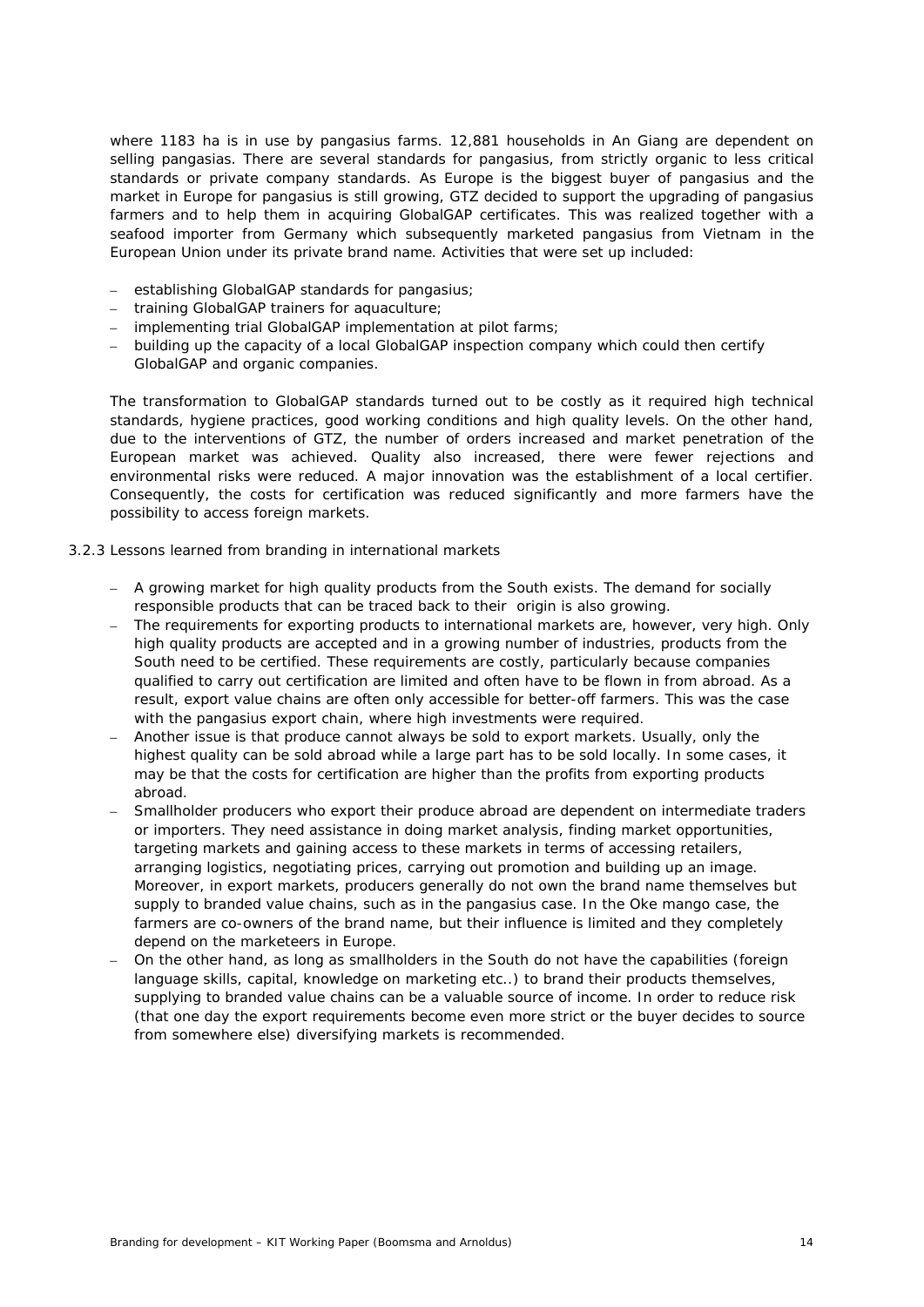# <span id="page-18-0"></span>**4 Selecting a pro-poor brand type**

#### <span id="page-18-1"></span>**4.1 Conclusion**

The examples in the previous chapter demonstrate not only that opportunities exist for exporting products from the South, but also that these opportunities are found in local markets given the growing middle class in many urban centres. Through branding these products additional value can be added on top of the value of the tangible products. Branding can hence help poor people to earn more income.

From the cases we can learn that there are certain conditions for small producers and their organizations in benefiting from branding:

- Their product needs to have intrinsic quality attributes;
- GAP and quality control systems are required for guaranteeing good and stable quality (particularly for export)
- The product needs to be produced at sufficient scale and constant supply is required;
- The market and marketing channels need to be known. Therefore intermediate traders are usually involved (both for the domestic and export markets);
- Champion producers and / or champion traders who are willing to take a risk need to be available to set the example for other producers;
- External support for investments in capacity building and enabling environment help covering investment costs;
- All chain actors need to be included and need to benefit from the added value through branding (particularly important in chains in which the producer organization is not the owner of the brand name);
- There needs to be a demand (or potential demand) for branded products;
- Market diversification for producers helps reducing the risk of investing in brands.

#### <span id="page-18-2"></span>**4.2 Brand types**

There are basically three brands from which small producers in developing countries can choose:

- 1 producer brand owned by the farmer organization itself
- 2 regional or place brand
- 3 branded value chain owned by the buyer (i.e. distributor, manufacturer or retailer)

Selecting one brand type does not per se exclude another. For instance, one could market a rooibos tea as a producer owned brand (a 'brandname item') and as a regional/place brand, both with or without fair trade certification. But each type of brand has its own success factors, and these need to be assessed before choosing one and putting a product on the market.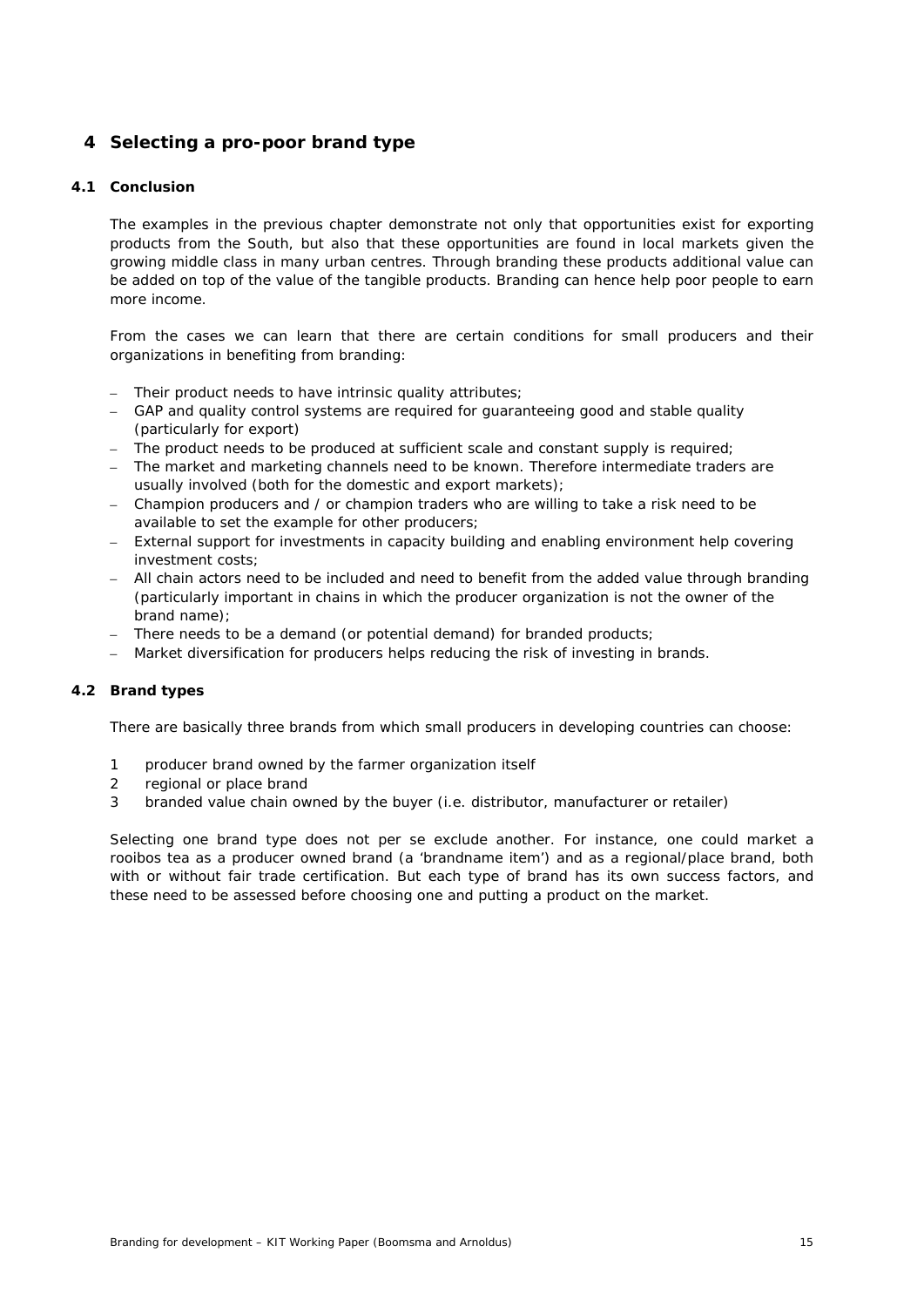| Table 1: Branding types                                 |                                                                  |                                                                                                            |                                 |                                                                     |
|---------------------------------------------------------|------------------------------------------------------------------|------------------------------------------------------------------------------------------------------------|---------------------------------|---------------------------------------------------------------------|
| <b>Branding type</b>                                    | Owner of<br>the brand<br>name                                    | Investments (costs)                                                                                        | Responsible<br>for<br>promotion | <b>Example value</b><br>chains                                      |
| A. Producer<br>brand                                    | SME or<br>cooperative                                            | Quality system<br>Quality control through<br>Good Farm Practices<br>Marketing/promotion<br>Property rights | <b>SME</b><br>Cooperative       | Longan<br>Lychee<br>Avocado                                         |
| B. Regional /<br>place brand                            | Umbrella<br>organization                                         | Quality control through<br>Good Farm Practices                                                             | Umbrella<br>organization        | See:<br>Origin-based<br><i>products</i> (Kop van<br>de et al, 2006) |
| C. Distributor,<br>retailer or<br>manufacturer<br>brand | Distributor or<br>retailer<br>(buyer/impor<br>ter/<br>processor) | Quality control                                                                                            | Distributor or<br>retailer      | Organic rice<br>Mango<br>Pangasias                                  |

## <span id="page-19-0"></span>**4.3 Producer brand**

In general, companies that invest in branding must be sure that:

- There is a demand for the product in the target market, or at least a potential demand
- There is a demand or potential demand for branded (higher value) products in the target market. Producers need to achieve a price premium and/or increased sales through their branding efforts.
- The brand is not easy to copy and is, preferably, protected through property rights and other legislation.

In addition, companies need to be able to:

- deliver the required volumes on time
- deliver the requested quality.

In the case of small enterprises that cannot afford brand development, another pre-requisite is the existence of a supportive network of NGOs, government agencies or other social funders that are willing to invest in capacity building, product development, quality control system development, group formation, brand name development and promotion.

When SMEs or coops elect to brand their own product, they are responsible for all investments, including a quality control system and product promotion. Particularly for export markets, this is a challenge. Basic obstacles to establishing a producer brand include:

- finding market opportunities
- getting access to retailers
- acquiring licences, brand registration and property rights
- producing required quality and volumes in time
- carrying out marketing and promotion to build up the brand image
- raising finance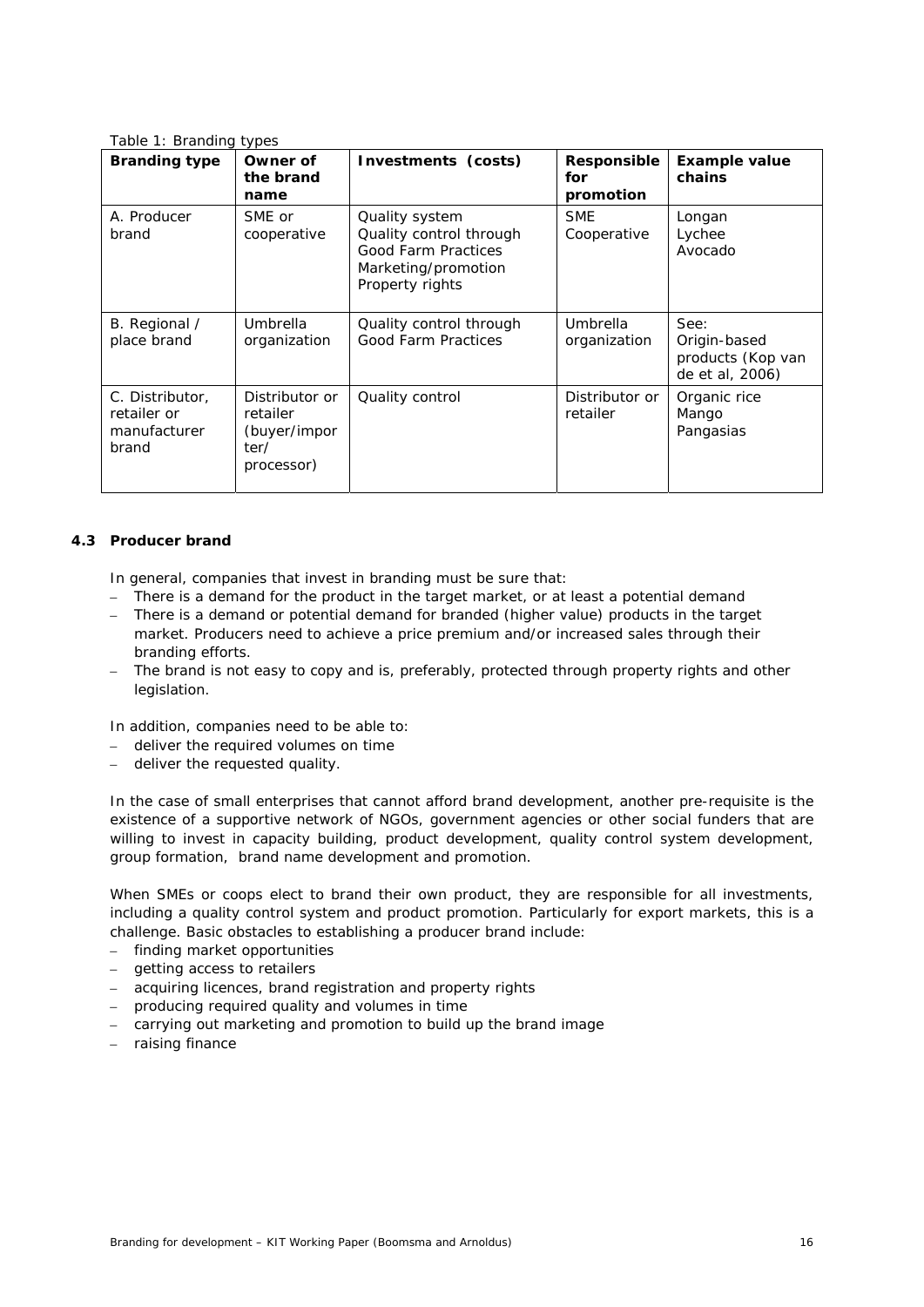Table 2. Criteria for establishing a private brand

#### **Product-related (potential) assets**

- $\checkmark$  Intrinsic quality attributes related to the product: uniqueness and quality
- $\checkmark$  Strong product identity
- $\checkmark$  Strong product image

#### **Producer-related assets**

- $\checkmark$  Access to natural resources (natural capital)
- Traditional knowledge and skills related to the product as well as entrepreneurial skills (human capital)
- $\checkmark$  Social organizations and vertical networks (social capital)
- $\checkmark$  Production scale
- Understanding of consumer demand and markets
- $\checkmark$  Access to financial capital

#### **Market-related assets**

- $\checkmark$  Demand for the product
- $\checkmark$  Willingness on the part of consumers to pay a premium price for specific products
- $\checkmark$  Direct links between producers and consumers

#### **Enabling policies and institutional environment**

- $\checkmark$  Public institutions to register and protect producer brand
- Enabling public policies (food safety, rural development, etc..)
- $\checkmark$  Presence of public or private business support organizations

#### <span id="page-20-0"></span>**4.4 Regional / place brand**

Requirements for branding regional products are:

- Consumers must support and be interested in the regional characteristics of the product. The market for regional products is usually in close proximity to the production site because here the link between the region and the product is most visible. Example: tourists buying regional products as a souvenir.
- Usually an umbrella organization should be available for promoting the regional brand.
- A quality system, implemented by a neutral quality control board for example, should be in place to maintain basic quality (although products need not be identical in all aspects, since there needs to be some basis for competition).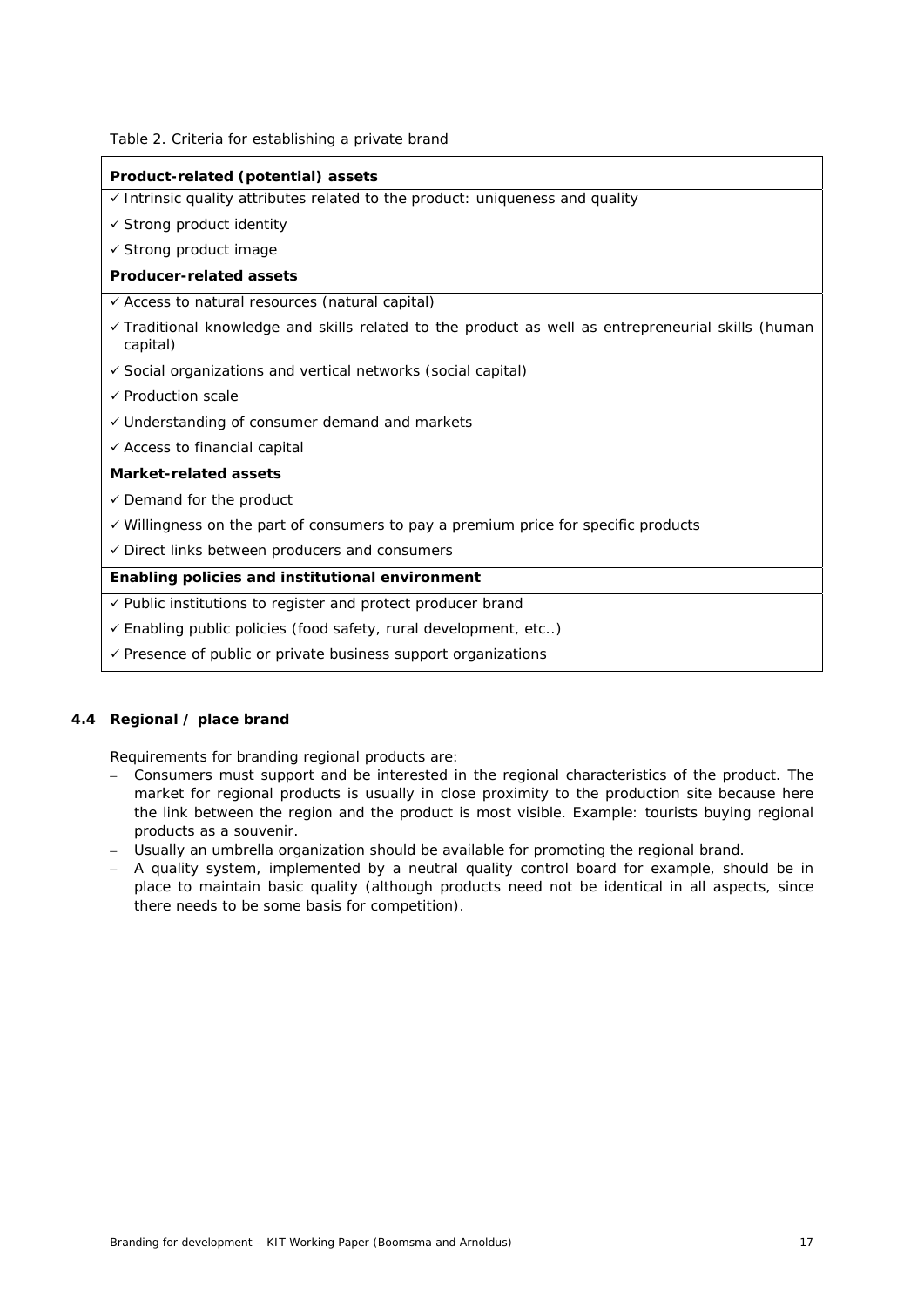Table 3. Criteria for establishing/joining a regional brand

# **Product-related assets**   $\checkmark$  Intrinsic quality features related to the product: is the product unique?  $\checkmark$  Specificity of the raw material and resources and know-how involved in the production process within the geographic origin: is the uniqueness of the product related to its natural and human conditions of production?  $\checkmark$  Definition of a geographical area: in which area can these natural and human conditions of production be found?  $\checkmark$  Strong product identity  $\checkmark$  Strong product image **Producer-related assets**   $\checkmark$  Access to those natural resources that yield quality regional products (natural capital)  $\checkmark$  Traditional knowledge and skills related to the product as well as entrepreneurial skills (human capital)  $\checkmark$  Social organizations and vertical networks (social capital) Understanding of consumer demand and markets for regional products  $\checkmark$  Access to financial capital **Market-related assets**   $\checkmark$  Existing reputation and demand for the product  $\checkmark$  Consumers with strong ties to region (diaspora, tourists, etc.)  $\checkmark$  Consumers willing to pay a premium price for specific products  $\checkmark$  Direct links between producers and consumers **Enabling policies and institutional environment**   $\checkmark$  Establishment of official recognition schemes for differentiated quality products and for producers' marketing tools  $\checkmark$  Presence of national policies to promote regional products Fostering enabling public policies (food safety, rural development, etc.)  $\checkmark$  Presence of public or private business support organizations

Source: Origin-based products, Kop van de et al, KIT and CIRAD, 2006

# <span id="page-21-0"></span>**4.5 Distributor, manufacturer or retailer brand**

If the first two options are not feasible for producers, linking up to a branded value chain of distributors or retailers could be a safer choice. There is a large demand in Western markets for 'preferred suppliers' of products from the South. This is triggered by Western demand for traceability, quality, steady supply and lower costs in the value chain.

The advantages to SMEs of being linked to a branded value chain are:

- stable and long term demand
- knowledge sharing
- investments in the value chain such as in quality systems, certification, hardware and training.

Branded value chains however also require SMEs to deliver:

- high and consistent quality
- a steady supply
- scale
- in many cases, certifications such as Organic, GlobalGAP or Fair Trade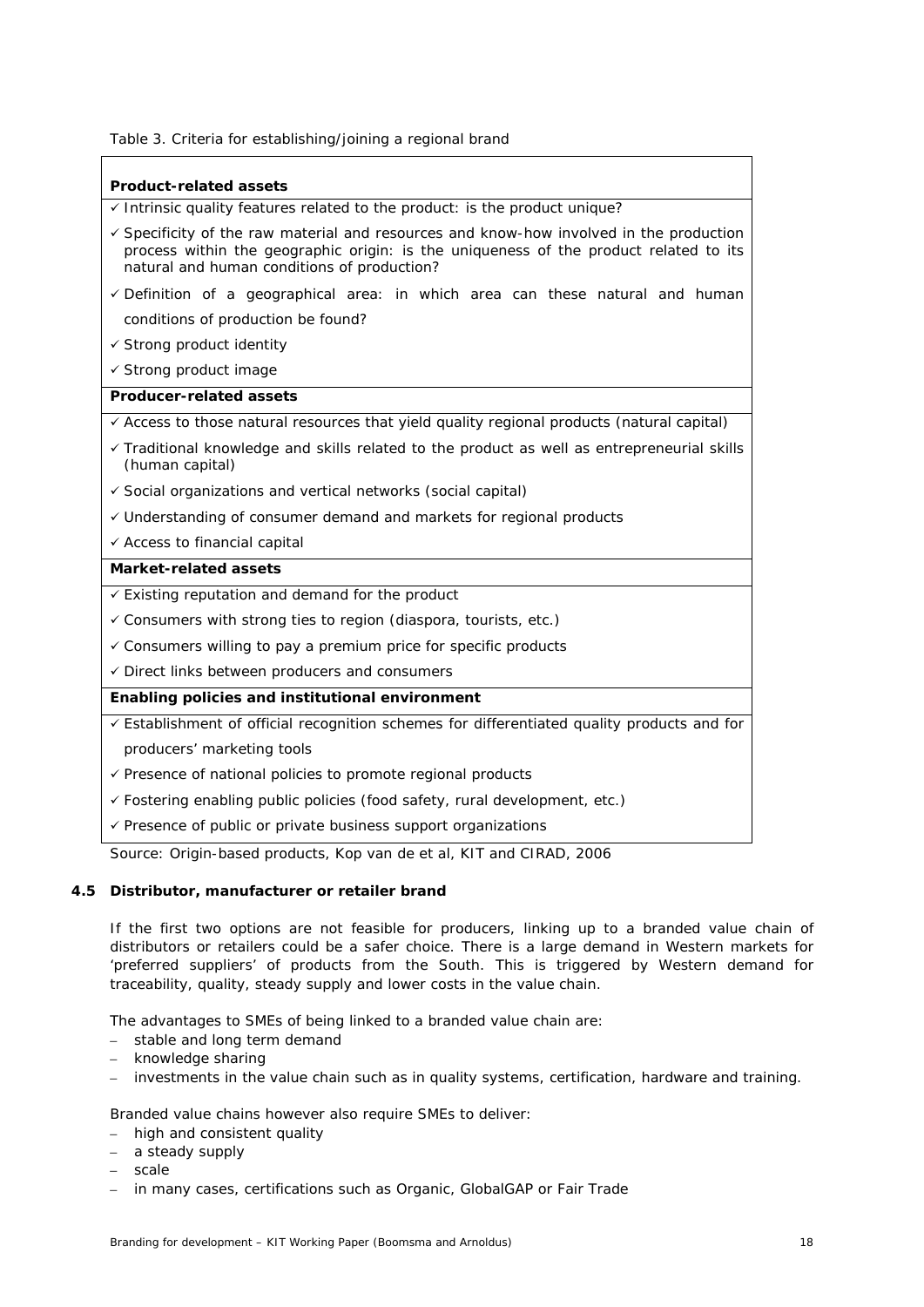If these requirements are not fulfilled, suppliers can easily lose their market position.

Table 4. Criteria for joining a brand owned by a distributor, manufacturer or retailer

| Product-related (potential) assets                                                                                                                                    |
|-----------------------------------------------------------------------------------------------------------------------------------------------------------------------|
| $\checkmark$ Intrinsic quality attributes related to the product                                                                                                      |
| $\checkmark$ Other competitive features: price, seasonality etc                                                                                                       |
| Producer-related assets                                                                                                                                               |
| ✓ Access to natural resources (natural capital)                                                                                                                       |
| $\checkmark$ Production skills                                                                                                                                        |
| ✓ Social organizations and horizontal networks (social capital)                                                                                                       |
| $\checkmark$ Production scale                                                                                                                                         |
| $\checkmark$ Understanding of client needs                                                                                                                            |
| ← Access to finance (through service suppliers or embedded in chain)                                                                                                  |
| Market-related assets                                                                                                                                                 |
| $\checkmark$ Demand for the branded product in the consumer market (e.g fair trade product)                                                                           |
| $\checkmark$ Good marketing strategy on the part of the client                                                                                                        |
| $\checkmark$ Willingness of consumers to pay a premium price for the branded product                                                                                  |
| Enabling policies and institutional environment                                                                                                                       |
| $\checkmark$ For certified products (GlobalGAP, organic, fair trade), institutions to carry out<br>certification                                                      |
| $\checkmark$ Enabling social movements targeting consumption (promotion of fair, organic, tropical<br>products etc.)                                                  |
| $\checkmark$ Presence of public or private business support organizations to strengthen production in<br>order to fulfill the requirements of the branded value chain |

# <span id="page-22-0"></span>**4.6 Implementation**

Branding should be considered part of a total package of value chain development. This is the conclusion of 'Making markets work better for the poor' (M4P), a three-year regional technical assistance project co-financed by ADB, DFID and the ADB (Markets and Development Bulletin no. 4). Following this way of thinking, brand development should be part of the value chain development process, such as was laid down in the report 'Formulation of a strategic framework for ICCO's market development programme in Ethiopia' (L. Peppelenbos, 2006) (the green cycle in Fig. 2). A branding strategy could be elaborated upon in the Value Chain upgrading step (the pink cycle in Fig.  $2.$ )

#### **1. Value chain and product selection, analysis and consensus building (steps 1, 2 and 3 from the Value Chain Development steps)**

Select and analyse a value chain, and reach consensus on the need for interventions. In this step, it should be clarified whether smallholders (and their value chain partners) have a shared stake in accessing markets through branding. If so, the next step is to carry out an in-depth market analysis. In order to make the branding strategy pro-poor, special attention should be given to the role of the poor in the chain and their access to it.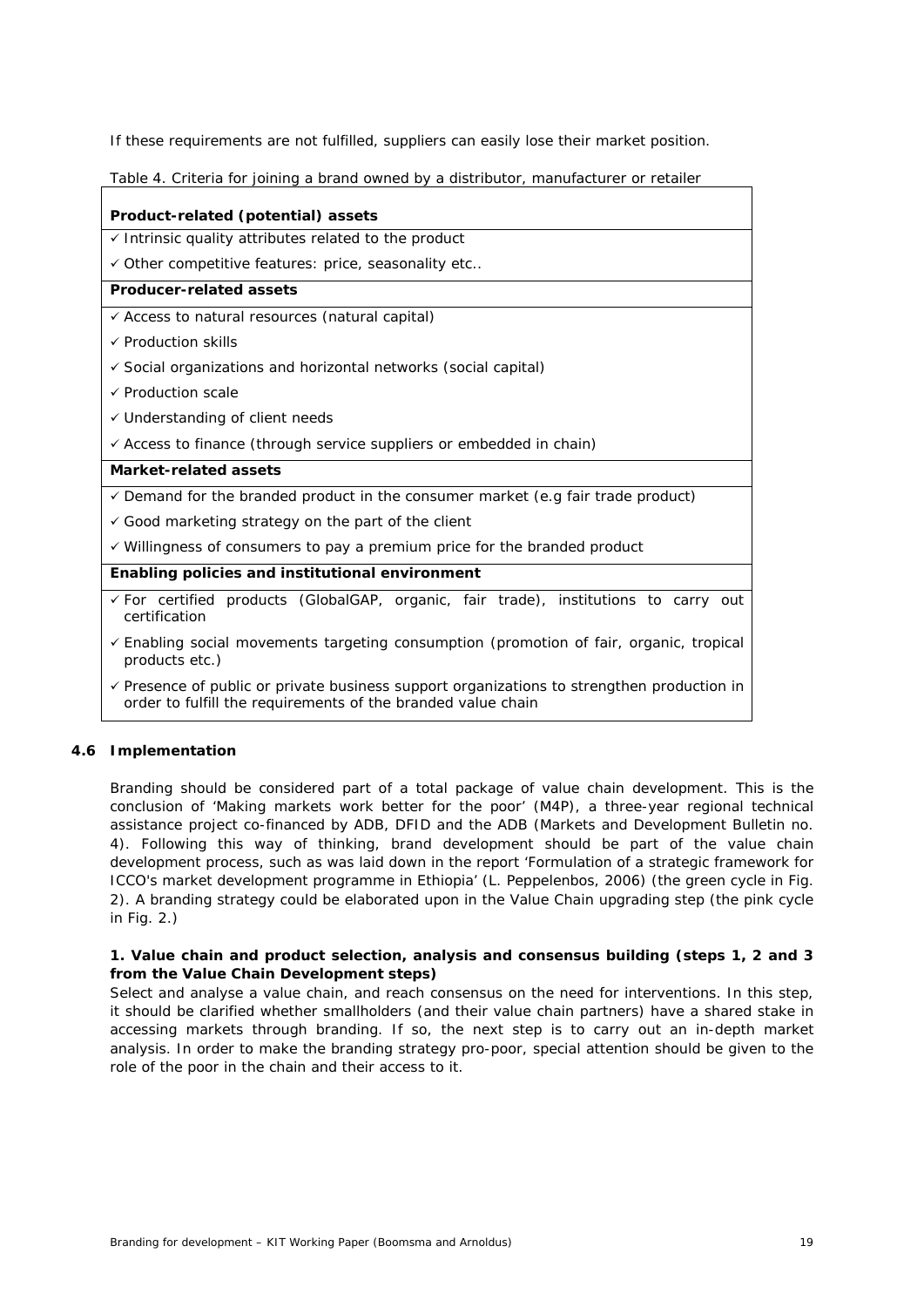

**Fig. 7 Strategic brand development integrated in the value chain development steps** 

## **2. In-depth market analysis: finding niche markets for the product concept**

Carry out an analysis of market characteristics for the selected value chain products. Locating niche markets can add value to the pro-poor product. Estimates should be made of the value (both tangible and intangible) of these markets and of potential market shares. Potential buyers should also be located.

#### **3. Capacity analysis and empowerment plan**

Perform an analysis of strengths, weaknesses, opportunities and threats (SWOT). In this case, the strengths and weaknesses of the producer and its product are explored, as are the opportunities and threats in the defined markets (as analysed in step 2). By comparing strengths with opportunities, the outcome of the analysis gives an idea of the potential for capitalizing on the product concept through branding. Based on the SWOT analysis, a capacity development plan can also be made in order to strengthen the position of the producer in the market and reduce threaths and weaknesses.

#### **4. Defining pro-poor marketing and branding strategy**

Create a marketing strategy based on the outcomes of the in-depth market study and the SWOT analysis. A detailed plan for product development, the selection of target markets, price, distribution, branding strategies and promotion details should all be worked out. Because smallholders are involved, special attention should be paid to:

- scale and quality
- capacity building activities
- funding
- external support (e.g. from public agencies and NGOs)

#### **5. Implementation**

Implement the marketing and branding strategy.

#### **6. Monitoring and evaluation**

Design a system for monitoring and evaluation and start implementing it at the same time as the marketing strategy. Pay special attention to pro-poor growth through measuring the relative growth of poor actors in the chain, e.g. measure costs and benefits of branding activities and participation of the poor.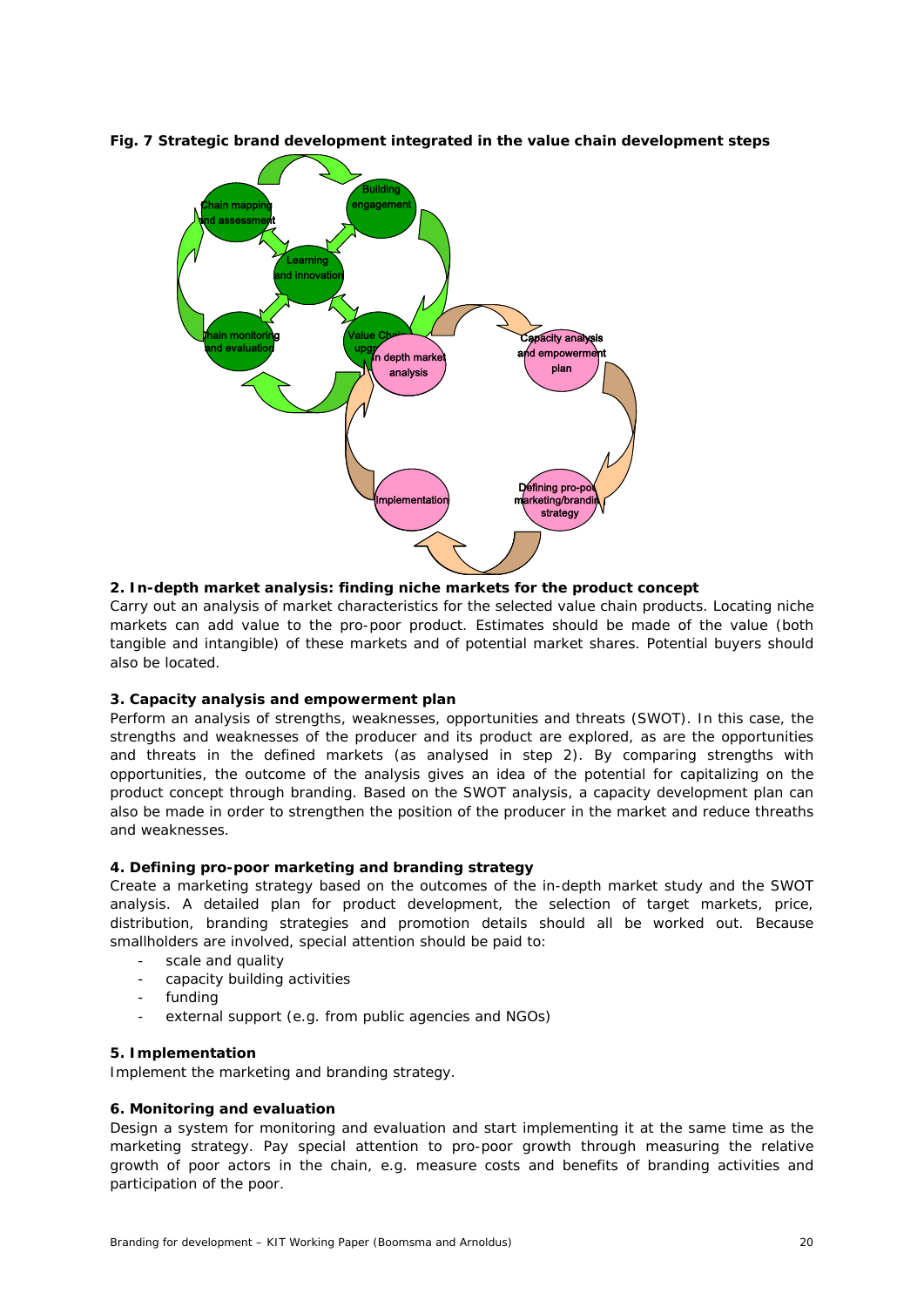## **7. Learning and innovation**

Learning and innovation constantly takes place throughout the development process. To increase the learning and innovation impact, development practioners or chain actors can organize regular meetings for involved stakeholders, for instance through setting up a formal learning alliance for development practitioners, producers, transporters, processors, exporters, service suppliers and government officials.

### <span id="page-24-0"></span>**4.7 The next step**

This paper was meant as an introduction to the potential of branding for SMEs in the South as a tool to increase their product sales, improve their margins and increase their power in the value chain. It is likely that branding will become increasingly important in the near future as globalization brings in foreign brands that compete with local products, as the middle class, which can better afford branded products, grows, and as the number of supermarkets grows, in step with the middle class.

In light of these developments, two key questions will be addressed by KIT in the near future:

- 1 Which branding strategies enable SMEs and farmers' organizations in developing countries to increase their sales, their margins and their power in the value chain? I.e 'what must they do'?
- 2 How can these SMEs and farmers' organizations develop their own brands: which processes, tools, skills and partnerships are needed to develop these brands? I.e. 'how can they do it'?

In order to find answers to these questions, KIT will work with three SMEs or farmers' organizations over the next three years to develop a brand for one of their products to be sold on a local market. During this process, a number of tools, exercises and processes that will help people in these organizations to develop their brand will be developed and tested. The success of the branding strategy that follows from this interactive process will then be evaluated. KIT also plans to share its experiences from these three cases with other SMEs and farmers' organizations that have developed their own brands.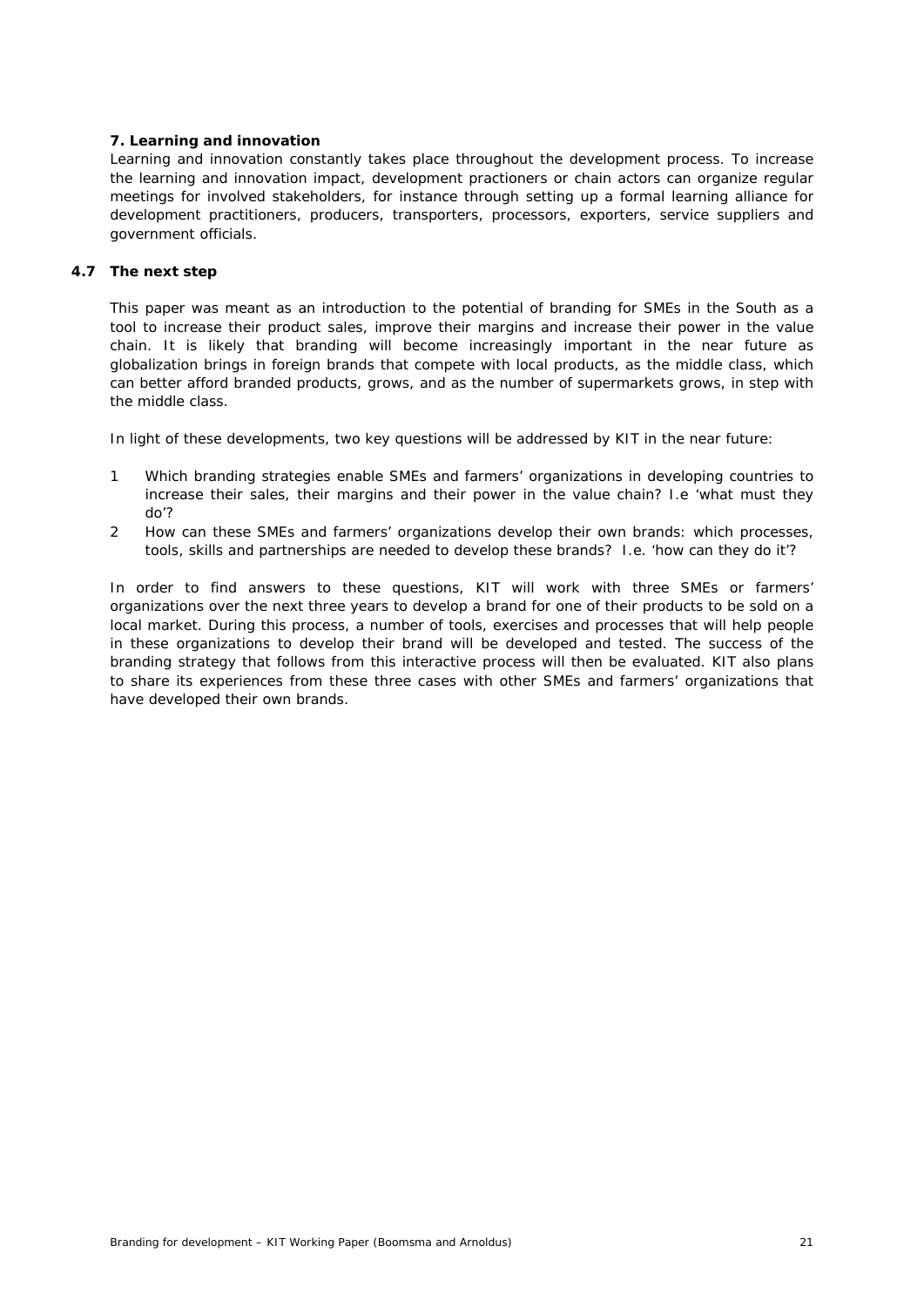# <span id="page-25-0"></span>**References**

Anholt, S. (2003) *Brand New Justice: The Upside of Global Branding*. Butterworth-Heinemann.

Bowbrick (1992) in Reader: Agrifood Marketing in Developing Countries, Imperial College

Fishbein, M. and Azjen, M. (1975) *Belief, Attitude, Intention and Behavior: An Introduction to Theory and Research.* Reading, MA: Addison-Wesley Publishing Company.

GTZ, GTZ SME development program, Value Chain Component, program 2006-2009

Imperial College London (2002) Agrifood Marketing in Developing Countries, Course C38, London, 2002

Keller, K.L. (1993) Conceptualizing, Measuring, and Managing Customer-Based Brand Equity. Journal of Marketing, Vol. 57, No. 1, (Jan., 1993), pp. 1-22

Kop, P. van de, D. Sautier and A. Gerz (eds.) (2006) Bulletin 372 - Origin-based products. Lessons for pro-poor market development. Amsterdam: KIT Publishers. A joint publication of Cirad and KIT.

Kotler, P.H. (1991) Marketing Management: Analysis, Planning, and Control. 8th ed. Englewood Cliffs, NJ: Prentice-Hall.

M4P programme. (2005) Pro-poor branding labeling and trademarks for agricultural products. Markets & Development Bulletin no. 4. August 2005

Peppelenbos, L. (2006) Formulation of a strategic framework for ICCO's market development programme in Ethiopia, Formulation report, December 2006, Amsterdam: KIT

Rossiter, J.R. and Percy, L. (1987). *Advertising and Promotion Management.* New York: McGraw-Hill Book.

Simonson, I; Huber, J. and Payne, J. (1988) The Relationship Between Prior Knowledge and Information Acquisition Order. *Journal of Consumer Research.* 14, 566 -78

Upland Marketing Foundation Inc, *Keys to inclusion of small-scale organic rice producers: The Case of Upland Marketing Foundation Inc.,* A case study commissioned by the Regoverning Markets Programme (www.regoverningmarkets.org)

Vinning, G. (2006) Marketing Skills Training for SNV Vietnam in 2006